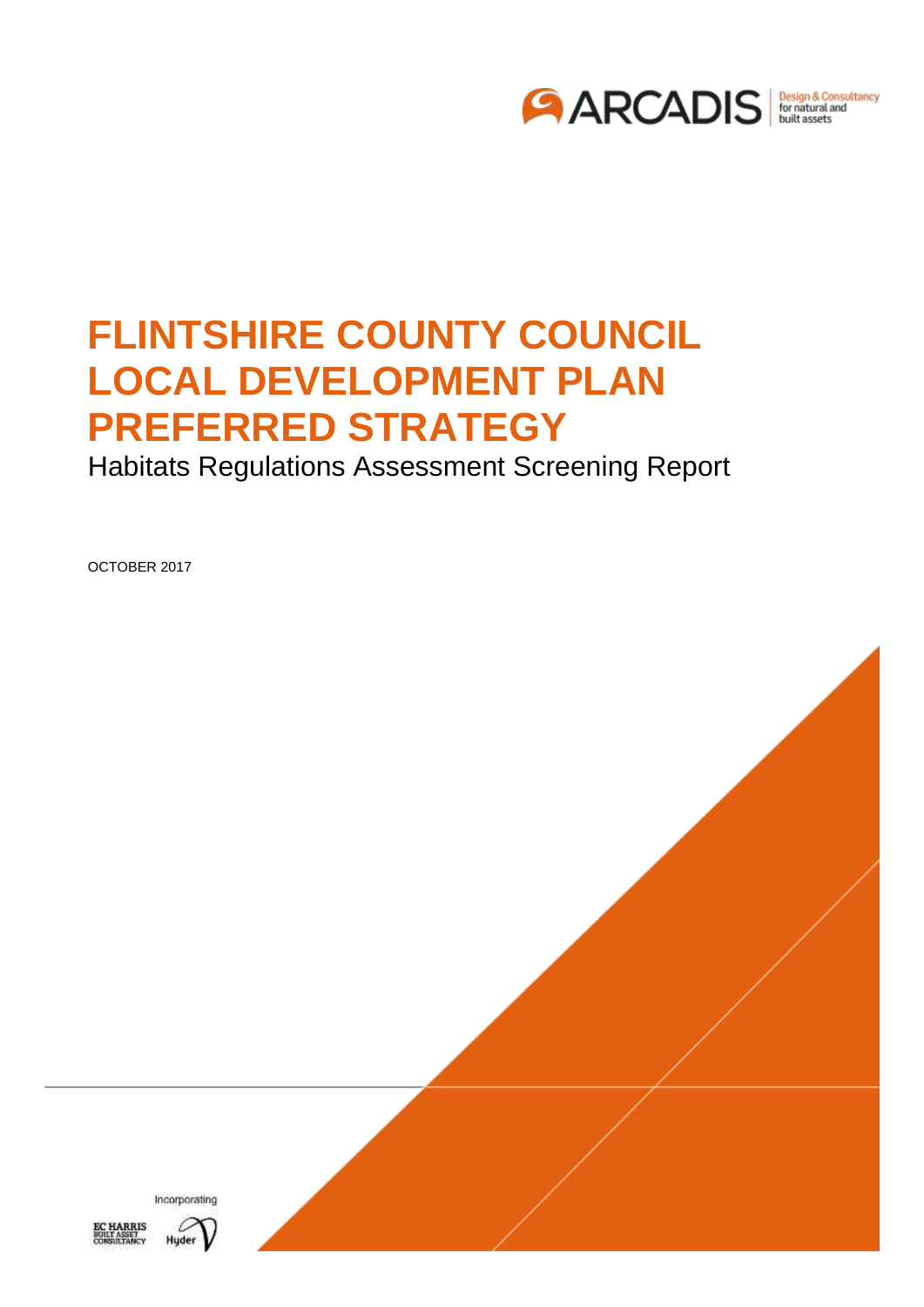# **CONTACTS**

## **LIZ TURLEY/ JO WEAVER**

Arcadis.

[The Mill](#page-27-0) [Brimscombe Port](#page-27-0) [Stroud](#page-27-0) [GL5 2QG](#page-27-0) [United Kingdom](#page-27-0)

Arcadis (UK) Limited is a private limited company registered in England registration number: 1093549. Registered office, Arcadis House, 34 York Way, London, N1 9AB. Part of the Arcadis Group of Companies along with other entities in the UK. Regulated by RICS.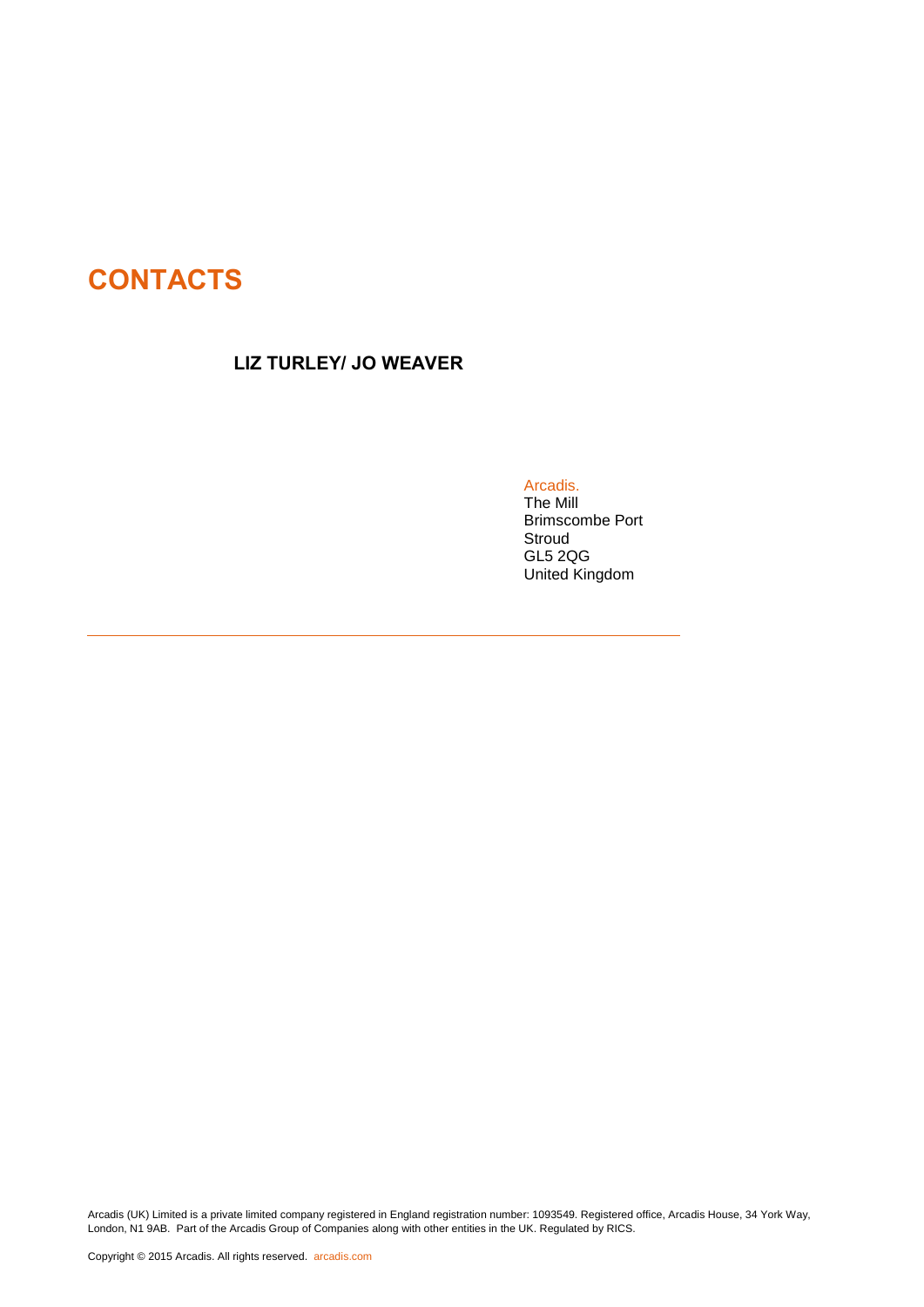# **VERSION CONTROL**

| Version | Date         | Author | Changes                           |
|---------|--------------|--------|-----------------------------------|
| 01      | August 2017  | LT/JW  | First draft                       |
| 02      | October 2017 | LT/JW  | Updated following client comments |
|         |              |        |                                   |
|         |              |        |                                   |
|         |              |        |                                   |
|         |              |        |                                   |

This report dated 30 October 2017 has been prepared for Flintshire County Council (the "Client") in accordance with the terms and conditions of appointment dated 07 June 2017(the "Appointment") between the Client and **Arcadis (UK) Limited** ("Arcadis") for the purposes specified in the Appointment. For avoidance of doubt, no other person(s) may use or rely upon this report or its contents, and Arcadis accepts no responsibility for any such use or reliance thereon by any other third party.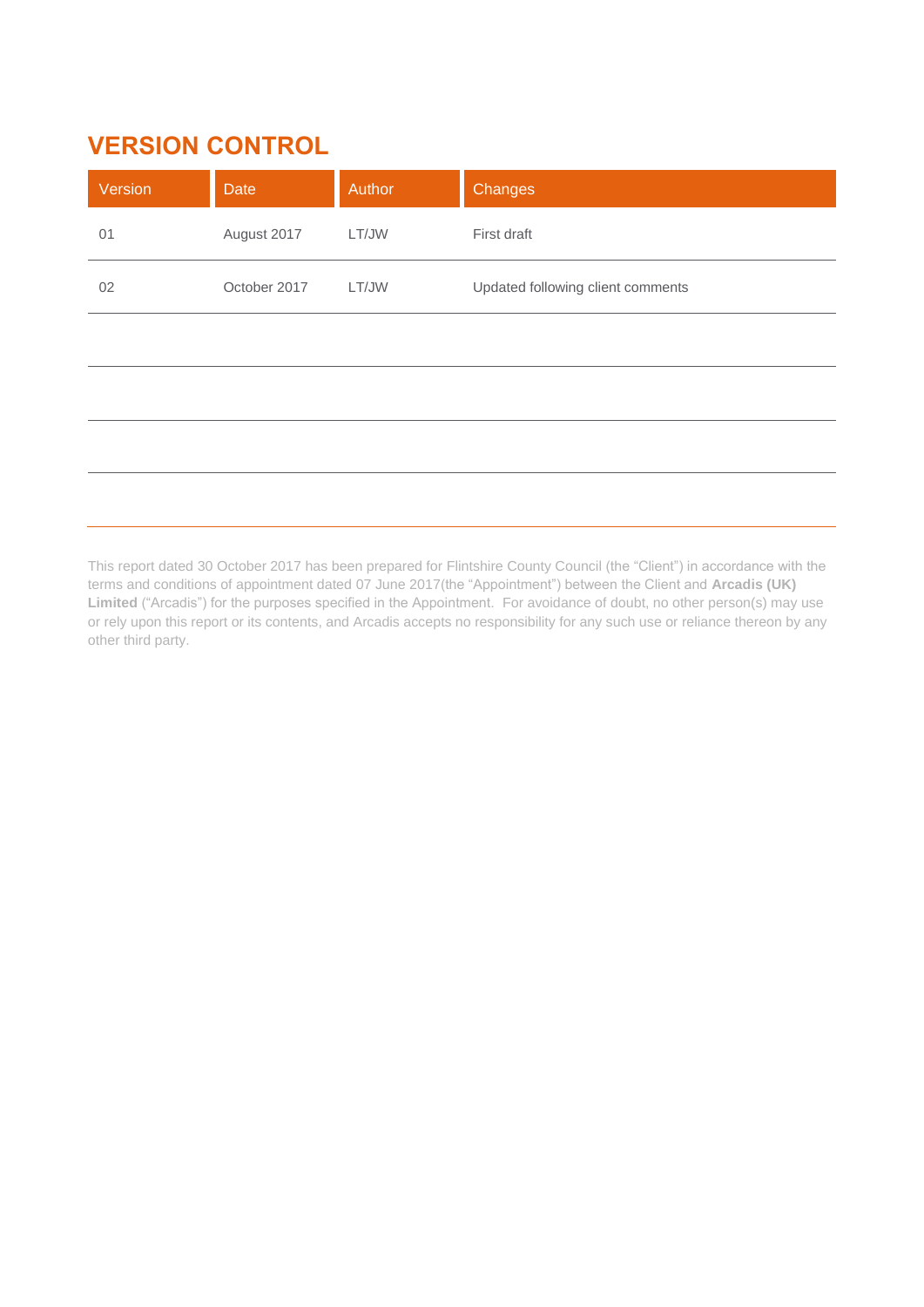# **CONTENTS**

| $\overline{1}$          |  |
|-------------------------|--|
| 1.1                     |  |
| 1.2                     |  |
| 1.3                     |  |
| 1.4                     |  |
| $\overline{\mathbf{2}}$ |  |
| 2.1                     |  |
| 2.2                     |  |
| 2.3                     |  |
| 2.4                     |  |
| 3                       |  |
| 3.1                     |  |
| 3.2                     |  |
| 3.3                     |  |
| 3.5                     |  |
| 4                       |  |
| 4.2                     |  |
| 5                       |  |
| 5.1                     |  |
| 5.2                     |  |
| 5.3                     |  |
| 5.4                     |  |
| 5.5                     |  |
| 6                       |  |
| 6.1                     |  |
| 6.2                     |  |
| 6.3                     |  |
| 6.4                     |  |
| $\overline{7}$          |  |
|                         |  |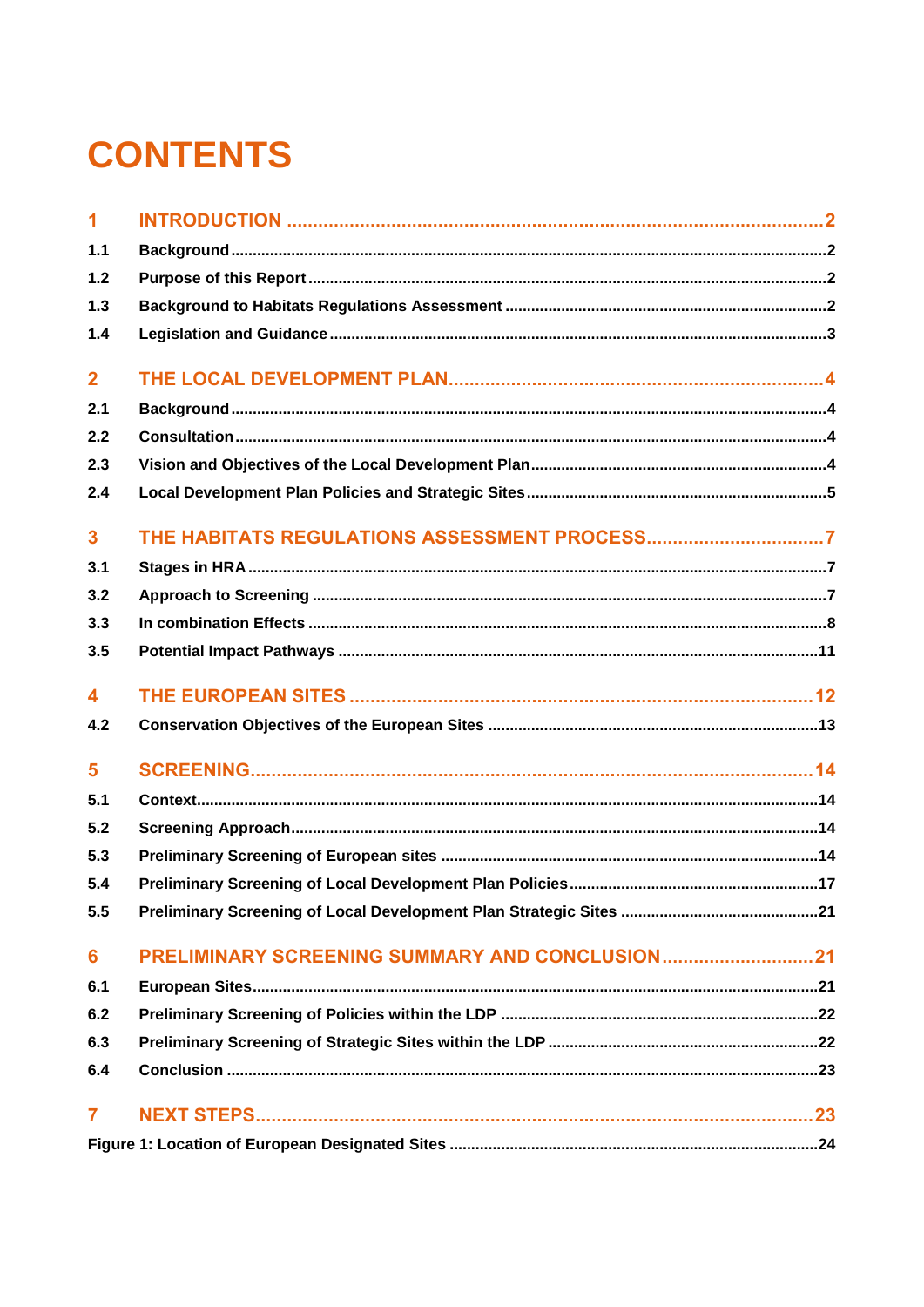# <span id="page-4-0"></span>**1 Introduction**

# <span id="page-4-1"></span>**1.1 Background**

- 1.1.1 This Habitats Regulations Assessment (HRA) Screening Report has been prepared by Arcadis Consulting UK (Ltd) on behalf of Flintshire County Council.
- 1.1.2 Flintshire County Council is currently preparing its Local Development Plan (LDP) covering the timeframe 2015 to 2030. Once adopted, the LDP will replace the existing Flintshire Unitary Development Plan (UDP), and will become the framework against which decisions on planning applications are taken.

## <span id="page-4-2"></span>**1.2 Purpose of this Report**

- 1.2.1 This HRA Screening Report has been carried out on the Preferred Strategy. The Preferred Strategy is the first principal part of the Flintshire LDP and is important in setting out how Flintshire is expected to evolve over the period to 2030. It represents the completion of a period of pre-deposit plan preparation and engagement, the outcome of which has had a clear influence over the selection of the Preferred Strategy. The Preferred Strategy provides the strategic context for the preparation of more detailed policies, proposals and land use allocations that will subsequently be included in the Deposit LDP, which will be prepared in due course.
- 1.2.2 At this stage of Plan preparation, with the exception of a small number of strategic sites, the Preferred Strategy will not include reference to the identification of any site-specific allocations. This will be done as part of drawing up the Deposit LDP, once the Preferred Strategy has been agreed.
- 1.2.3 This HRA Report therefore comprises the high-level preliminary screening stage (of the HRA process) of the Preferred Strategy. It identifies those allocation sites and/or policies which would clearly have no effects upon European sites enabling these to be 'screened out' of any further assessment. Therefore, the focus of further, more detailed assessment would only be applied to allocation sites, or policies, where a likely significant effect could be possible. Further detailed screening will be carried out on the next iteration of the LDP (i.e. the Deposit LDP) when the policies have been prepared and a full list of allocation sites has been agreed. Allocation sites and policies included for further detailed screening would then be reviewed in more detail based on the available information. At this stage, it is likely that more allocation sites/ polices will be screened out of further assessment, leaving the remaining sites where a likely significant effect cannot be ruled out, and further Appropriate Assessment would be required of these allocation sites/ polices.

# <span id="page-4-3"></span>**1.3 Background to Habitats Regulations Assessment**

- 1.3.1 Under Article 6 of the Habitats Directive (and Regulation 102 of the Habitats Regulations), an assessment is required where a land use plan may give rise to significant effects upon a Natura 2000 site (also known as 'European sites'). Within Flintshire there are eight such sites, with a further 15 sites within a 20 km radius of the County boundary that could potentially be affected by the LDP.
- 1.3.2 Natura 2000 is a network of areas designated to conserve natural habitats and species that are rare, endangered, vulnerable or endemic within the European Community. This includes Special Areas of Conservation (SAC), designated under the Habitats Directive for their habitats and/or species of European importance, and Special Protection Areas (SPA), classified under Directive 2009/147/EC on the Conservation of Wild Birds (the codified version of Directive 79/409/EEC as amended) for rare, vulnerable and regularly occurring migratory bird species and internationally important wetlands. In addition, it is a matter of law that candidate SACs (cSACs) and Sites of Community Importance (SCI) are considered in this process; furthermore, it is Government policy in Wales and the rest of the UK that sites designated under the 1971 Ramsar Convention for their internationally important wetlands (Ramsar sites) and potential SPAs (pSPAs) are also considered. Collectively these sites are known as 'European sites' and will be referred to as such for the remainder of this document.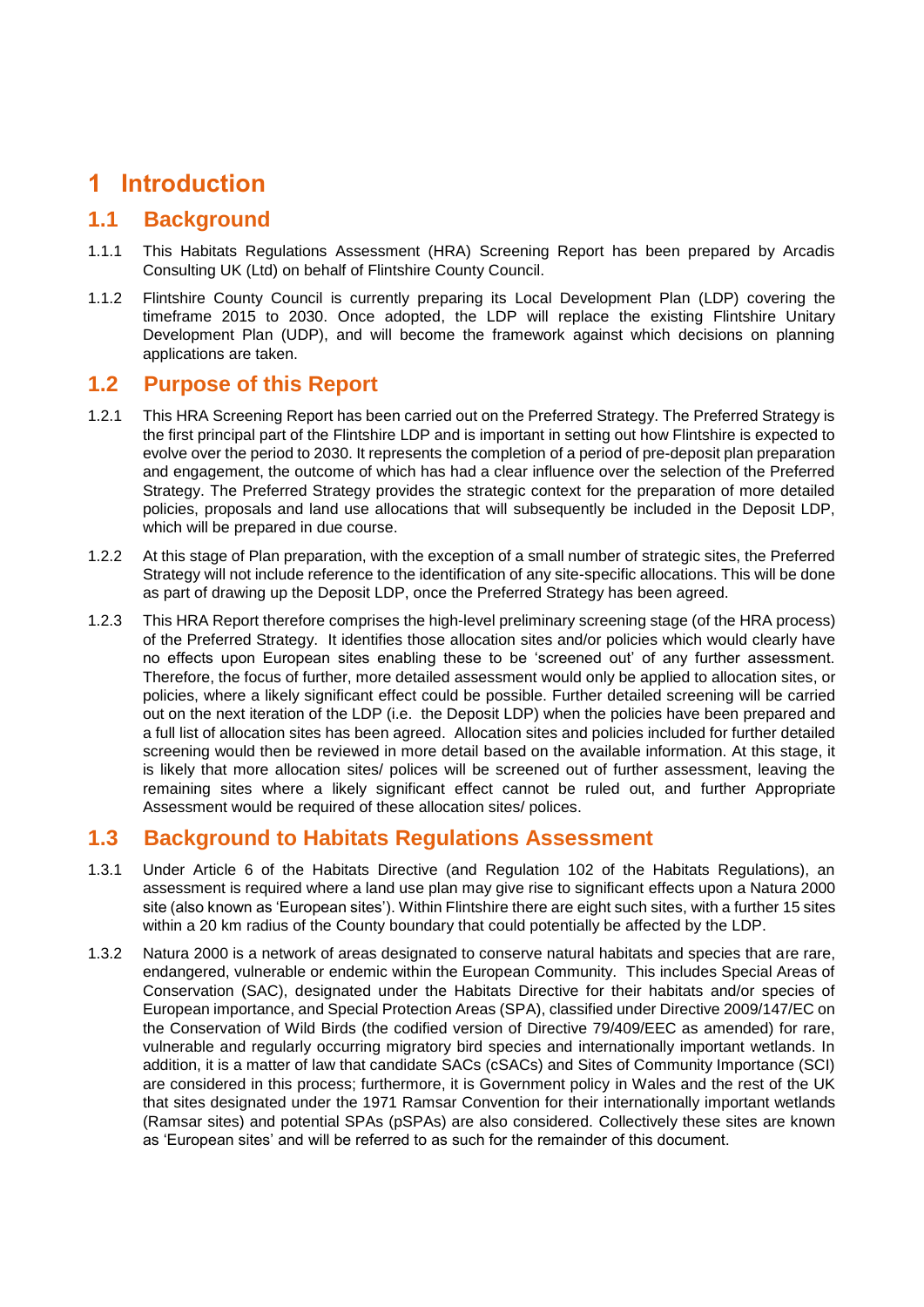- 1.3.3 The requirements of the Habitats Directive are transposed into UK law by means of the Conservation of Habitats and Species Regulations 2010.
- 1.3.4 Regulation 61, Part 6 of the Habitats Regulations states that:

'*A competent authority, before deciding to undertake, or give consent, permission or other authorisation for, a plan or project which (a) is likely to have a significant effect on a European site or a European offshore marine site (either alone or in combination with other plans or projects), and (b) is not directly connected with or necessary to the management of the site, must make an appropriate assessment of the implications for that site in view of that site's conservation objectives*.'.

1.3.5 Regulation 62, Part 6 of the Habitats Regulations states that:

'*If the competent authority are satisfied that, there being no alternative solutions, the plan or project must be carried out for imperative reasons of overriding public interest (which, subject to paragraph (2), may be of a social or economic nature), they may agree to the plan or project notwithstanding a negative assessment of the implications for the European site or the European offshore marine site (as the case may be).*'

1.3.6 Regulation 66, Part 6 of the Habitats Regulations states that:

'*Where, in accordance with regulation 62 (considerations of overriding public interest )— (a) a plan or project is agreed to, notwithstanding a negative assessment of the implications for a European site or a European offshore marine site, or (b) a decision, or a consent, permission or other authorisation, is affirmed on review, notwithstanding such an assessment,— the appropriate authority must secure that any necessary compensatory measures are taken to ensure that the overall coherence of Natura 2000 is protected*.'

1.3.7 The overarching aim of HRA is to determine, in view of a site's conservation objectives and qualifying interests, whether a plan, either in isolation and/or in combination with other plans, would have a significant adverse effect on the European site. If the Screening (the first stage of the process, see Section 3 for details) concludes that significant effects are likely, then Appropriate Assessment must be undertaken to determine whether there will be adverse effects on site integrity.

## <span id="page-5-0"></span>**1.4 Legislation and Guidance**

- 1.4.1 This HRA Screening Report has drawn upon the following legislation and guidance:
	- The Conservation of Habitats and Species Regulations 2010, as amended. In 2012, these Regulations were amended to transpose more clearly certain aspects of the Habitats Directive. No fundamental changes to the Regulations were made.
	- European Commission, Managing Natura 2000 sites: The provisions of Article 6 of the Habitats Directive 92/43/EEC.
	- European Commission, Guidance document on Article 6(4) of the Habitats Directive 92/43/EEC.
	- Department for Communities and Local Government (2006) Planning for the Protection of European Sites: Appropriate Assessment. Guidance for Regional Spatial Strategies and Local Development Documents.
	- Welsh Government Planning Policy Wales<sup>1</sup>
	- Welsh Government TAN 5 Wales<sup>2</sup>
	- EC guidance Managing Natura 2000 sites Article 6 guidance<sup>3</sup>
	- DTA Publications Limited for CCW (2012). Draft Guidance for Plan Making Authorities in Wales. The Appraisal of Plans Under the Habitats Directive <sup>4</sup>

<sup>-</sup><sup>1</sup> http://gov.wales/topics/planning/policy/ppw/?lang=en

<sup>2</sup> http://wales.gov.uk/docs/desh/policy/100730tan5en.pdf

<sup>3</sup> [http://ec.europa.eu/environment/nature/natura2000/management/docs/art6/provision\\_of\\_art6\\_en.pdf](http://ec.europa.eu/environment/nature/natura2000/management/docs/art6/provision_of_art6_en.pdf) and 2007/2012 update on 6(4)

http://ec.europa.eu/environment/nature/natura2000/management/docs/art6/new\_guidance\_art6\_4\_en.pdf

<sup>4</sup> DTA for CCW (2012). Draft Guidance for Plan Making Authorities in Wales. The Appraisal of Plans Under the Habitats Directive.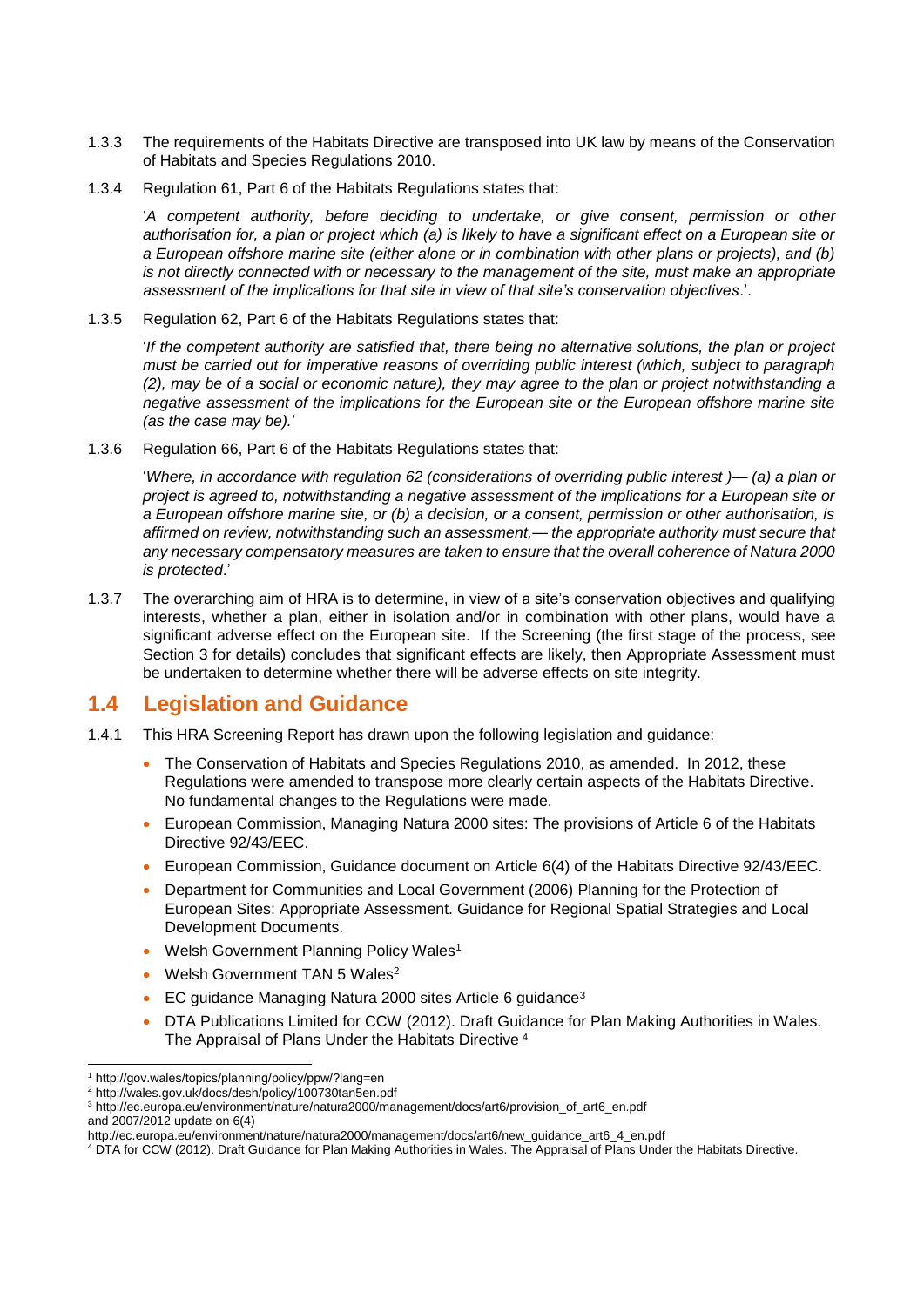DTA Publications Limited (June 2016), The Habitats Regulations Assessment Handbook<sup>5</sup>

# <span id="page-6-0"></span>**2 The Local Development Plan**

# <span id="page-6-1"></span>**2.1 Background**

2.1.1 The Flintshire LDP provides the sustainable framework for land use planning in the County up to the year 2030, and a platform for development thereafter. The Plan is currently at the Preferred Strategy stage.

## <span id="page-6-2"></span>**2.2 Consultation**

2.2.1 Natural Resources Wales (NRW) will be consulted on the findings of this HRA Report. Feedback from NRW will be fed into further iterations of the HRA Report for the LDP.

# <span id="page-6-3"></span>**2.3 Vision and Objectives of the Local Development Plan**

2.3.1 The LDP's vision is to ensure that:

'*The LDP is about people and places. It seeks to achieve a sustainable and lasting balance which provides for the economic, social, and environmental needs of Flintshire and its residents, through realising its unique position as a regional gateway and area for economic investment, whilst protecting its strong historic and cultural heritage.*'

- 2.3.2 The objectives are clear statements of intent which focus in on how the LDP vision will be delivered. Like the vision, they take the key challenges facing the County and align them with the three themes of sustainable development:
	- Enhancing Community Life;
	- Delivering Growth and Prosperity; and
	- Safeguarding the Environment.
- 2.3.3 The Objectives of the LDP comprise the following:

#### **Enhancing Community Life**

-

| 1. | Ensure communities have access to a mix of services and facilities, such as education and health, to<br>allow community life to flourish, and meet the needs of particular groups such as the elderly. |
|----|--------------------------------------------------------------------------------------------------------------------------------------------------------------------------------------------------------|
| 2. | Encourage the development of town and district centres as the focus for regeneration.                                                                                                                  |
| 3. | Promote a sustainable and safe transport system that reduces reliance on the car.                                                                                                                      |
| 4. | Facilitate the provision of necessary transport, utility and social / community infrastructure.                                                                                                        |
| 5. | Facilitate the sustainable management of waste.                                                                                                                                                        |
| 6. | Protecting and supporting the Welsh Language.                                                                                                                                                          |
| 7. | Create places that are safe, accessible and encourage and support good health, well-being and<br>equality.                                                                                             |
|    | <b>Delivering Growth and Prosperity</b>                                                                                                                                                                |
| 8. | Facilitate growth and diversification of the local economy and an increase in skilled high value<br>employment in key sectors.                                                                         |

<sup>5</sup> DTA Publications Limited (June 2016) The Habitats Regulations Assessment Handbook.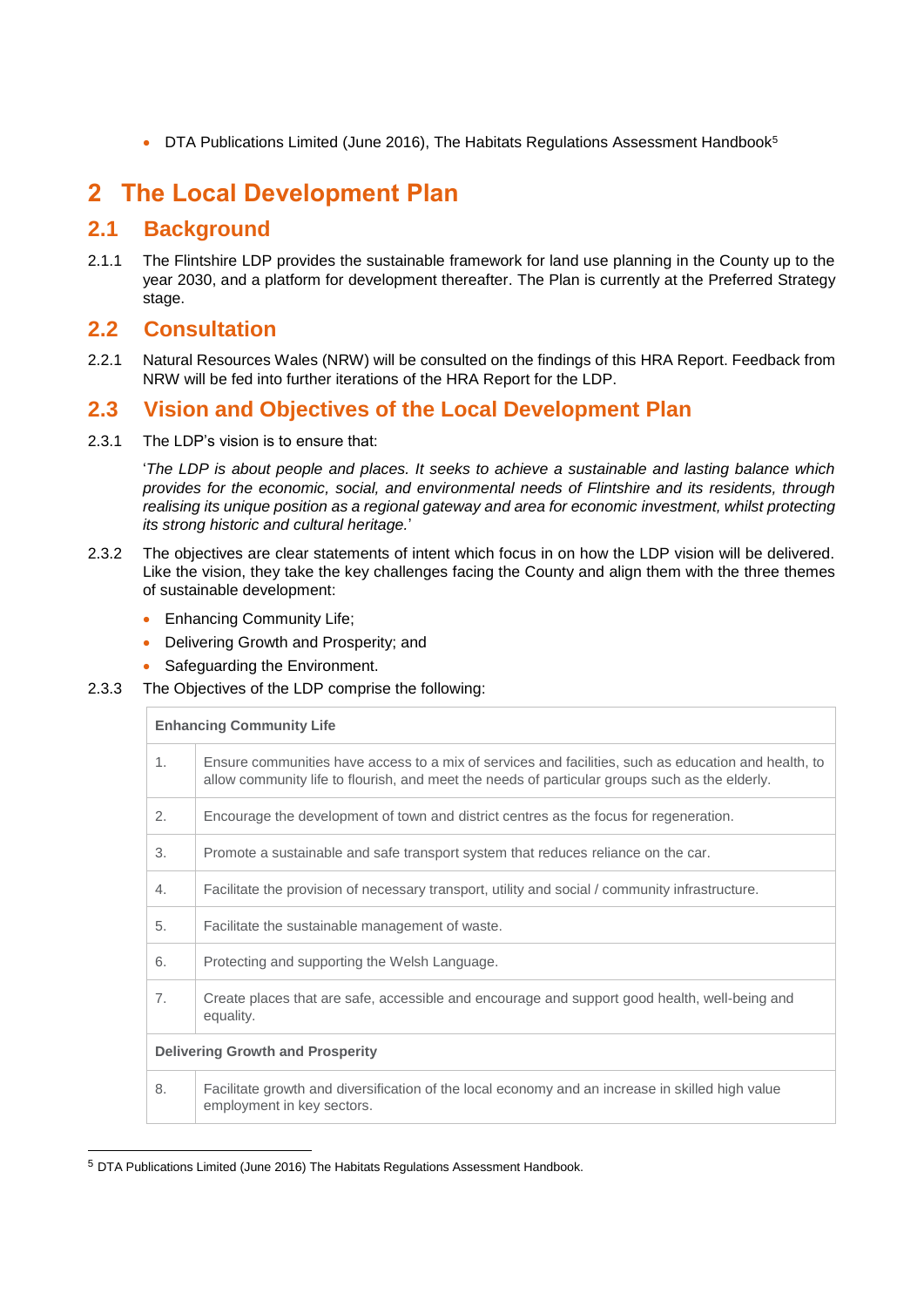| 9.              | Support development that positions Flintshire as an economically competitive place and an<br>economic driver for the sub-region.                                                                     |
|-----------------|------------------------------------------------------------------------------------------------------------------------------------------------------------------------------------------------------|
| 10 <sup>°</sup> | Redefine the role and function of Flintshire's town centres as vibrant destinations for shopping,<br>leisure, culture, learning, business and transport.                                             |
| 11.             | Ensuring that Flintshire has the right amount, size, and type of new housing to support economic<br>development and to meet a range of housing needs.                                                |
| 12.             | Ensure that housing development takes place in sustainable locations where sites are viable and<br>deliverable and are supported by the necessary social, environmental and physical infrastructure. |
| 13.             | Promote and enhance a diverse and sustainable rural economy.                                                                                                                                         |
| 14.             | Support the provision of sustainable tourism development.                                                                                                                                            |
|                 | <b>Safeguarding the Environment</b>                                                                                                                                                                  |
| 15.             | Minimise the causes and impacts of climate change and pollution.                                                                                                                                     |
| 16.             | Conserve and enhance Flintshire's high quality environmental assets including landscape, cultural<br>heritage and natural and built environments.                                                    |
| 17.             | Maintain and enhance green infrastructure networks.                                                                                                                                                  |
| 18.             | Promote good design that is locally distinct, innovative and sensitive to location.                                                                                                                  |
| 19.             | Support the safeguarding and sustainable use of natural resources such as water and promote the<br>development of brownfield land.                                                                   |

# <span id="page-7-0"></span>**2.4 Local Development Plan Policies and Strategic Sites**

- 2.4.1 The LDP currently includes 16 polices and two strategic allocation sites. The number of allocations will increase in the next iteration of the LDP; however, for the purposes of this first preliminary screening stage, only the two strategic allocations will be assessed.
- 2.4.2 The polices within the LDP comprise the following:

#### **Creating Sustainable Places and Communities**

- Policy STR1: Strategic Approach
- Policy STR2: The Location of Development
- Policy STR3: Strategic Sites (see below)
- Policy STR4: Principles of Sustainable Development and Design
- Policy STR5: Transport and Accessibility
- Policy STR6: Services, Facilities, and Infrastructure

#### **Supporting a Prosperous Economy**

- Policy STR7: Economic Development, Enterprise, and Employment
- Policy STR8: Employment Land Availability
- Policy STR9: Retail Centres and Development
- Policy STR10: Tourism, Culture, and Leisure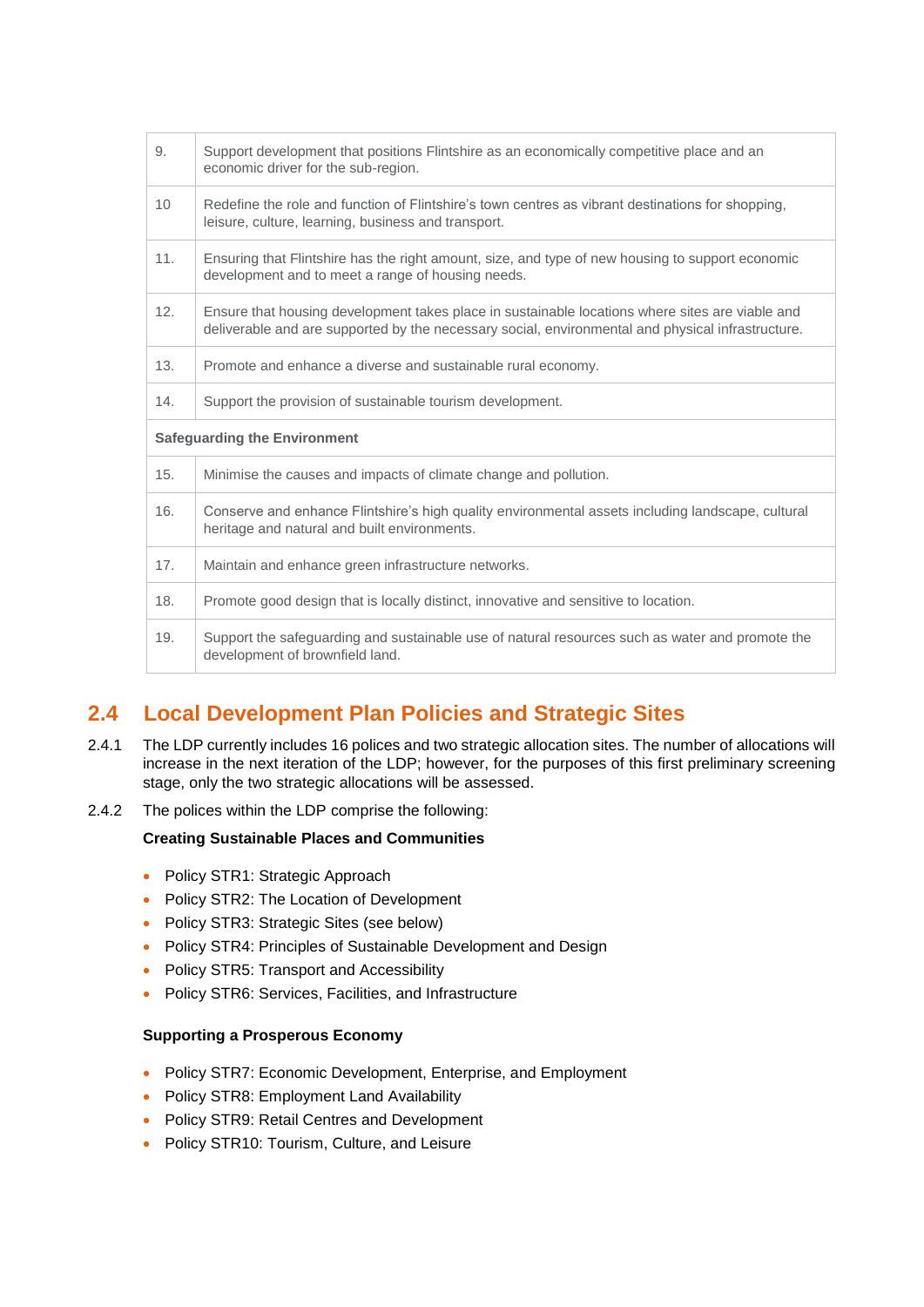#### **Meeting Housing Needs**

- Policy STR11: Provision of Sustainable Housing Sites
- Policy STR12: Provision for Gypsies and Travellers

#### **Valuing the Environment**

- Policy STR13: Natural and Built Environment, Green Networks and Infrastructure
- Policy STR14: Climate Change and Environmental Protection
- Policy STR15: Waste Management
- Policy STR16: Strategic Planning for Minerals
- 2.4.3 The Preferred Strategy LDP includes two strategic sites under Policy STR3: Strategic Sites. [Table 1](#page-8-0) provides details of the two sites. Further sites will be included in the Deposit LDP which will form the next iteration of the LDP.

<span id="page-8-0"></span>*Table 1 Strategic Allocation Sites*

| <b>Site</b>                                                                                                                                                                                                                | <b>Details</b>                                                                                                                                                                                                                                                                                                                                                                                                                                                                                                                                                                                                      |  |  |
|----------------------------------------------------------------------------------------------------------------------------------------------------------------------------------------------------------------------------|---------------------------------------------------------------------------------------------------------------------------------------------------------------------------------------------------------------------------------------------------------------------------------------------------------------------------------------------------------------------------------------------------------------------------------------------------------------------------------------------------------------------------------------------------------------------------------------------------------------------|--|--|
| STR3A Northern Gateway Mixed Use<br>Development Site: Employment, housing,<br>commercial, community facilities                                                                                                             | Approximately 1,300 new homes, including affordable<br>т.<br>ii.<br>Approximately 100 hectares of B2/B8 employment land<br>Commercial development hub adjacent to A550<br>iii.<br>iv. District Centre(s) to serve local convenience needs<br>Strengthened and raised River Dee flood defences<br>v.<br>vi. Provision of internal road infrastructure<br>vii. Provision of land and a contribution to extending Sealand CP<br>School<br>viii. Sustainable drainage/flood management solution<br>ix. Provision of green infrastructure network<br>Sensitive re-use of John Summers Listed buildings and grounds<br>X. |  |  |
| STR3B Warren Hall Mixed Use<br>Development Site: Employment and<br>housing (detail of the exact mix of land<br>uses within the development are under<br>discussion, the areas provided opposite<br>are subject to change). | Approximately 300 new homes, including affordable<br>т.<br>ii.<br>B1 and high quality B2 employment land<br>iii.<br>Commercial hub involving hotel, leisure, local centre and retail<br>Strategic landscaping and green infrastructure network<br>İV.<br>Sustainable transport links with nearby settlements<br>v.                                                                                                                                                                                                                                                                                                  |  |  |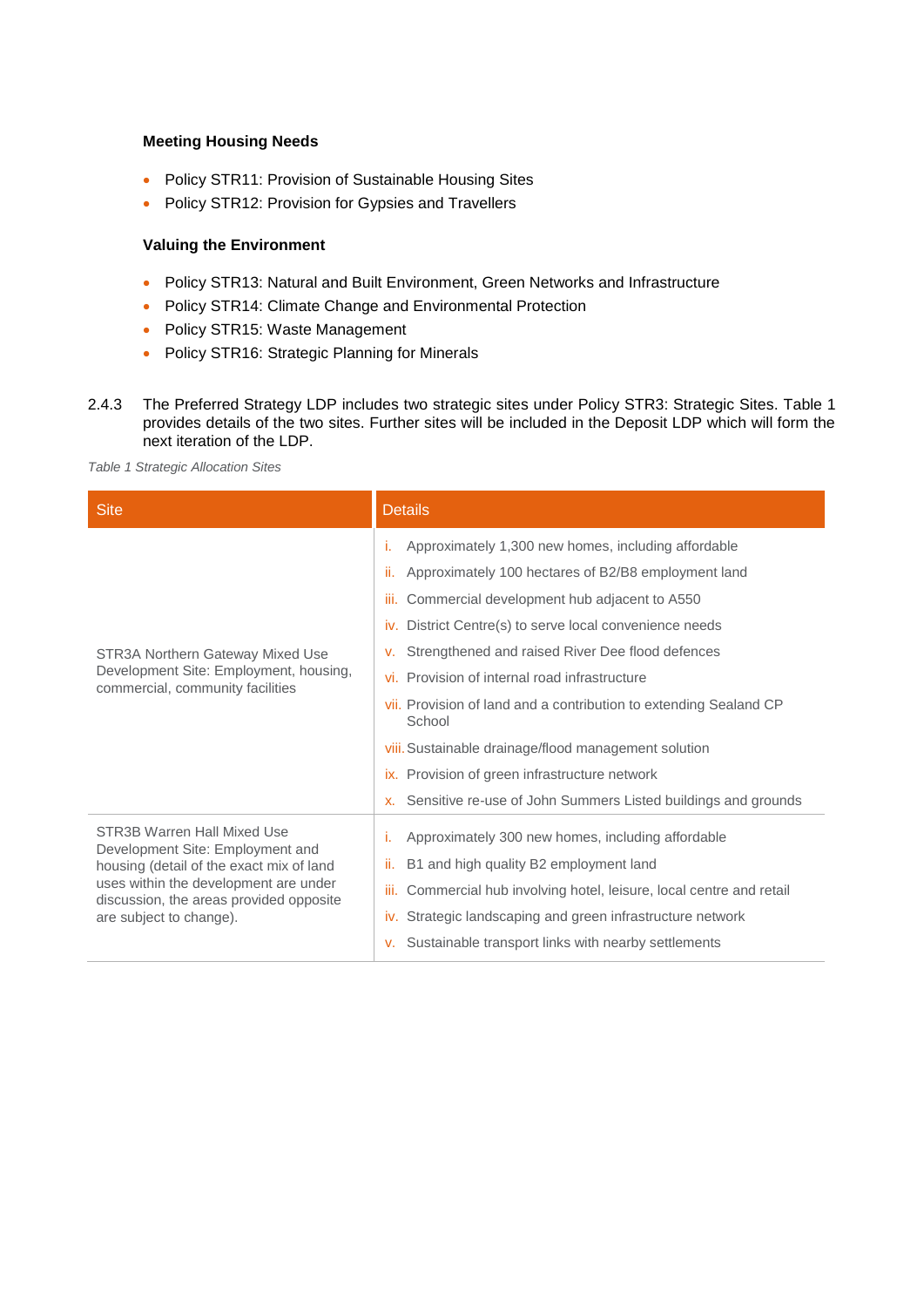# <span id="page-9-0"></span>**3 The Habitats Regulations Assessment Process**

3.1.1 This section provides an outline of the stages involved in HRA and the specific methods that have been used in preparing this report.

# <span id="page-9-1"></span>**3.1 Stages in HRA**

- 3.1.1 The requirements of the Habitats Directive comprise four distinct stages:
	- i. **Stage 1: Screening** is the process which initially identifies the likely impacts upon a European site of a project or plan, either alone or in combination with other projects or plans, and considers whether these impacts may have a significant effect on the integrity of the site's qualifying habitats and/or species. It is important to note that the burden of evidence is to show, on the basis of objective information, that there will be no significant effect; if the effect may be significant, or is not known, that would trigger the need for an Appropriate Assessment. There is European Court of Justice case law to the effect that unless the likelihood of a significant effect can be ruled out on the basis of objective information, and adopting the precautionary principle, then an Appropriate Assessment must be made.
	- ii. **Stage 2: Appropriate Assessment** is the detailed consideration of the impact on the integrity of the European site of the project or plan, either alone or in combination with other projects or plans, with respect to the site's conservation objectives and its structure and function. This is to determine whether or not there will be adverse effects on the integrity of the site. This stage also includes the development of mitigation measures to avoid or reduce any possible impacts.
	- iii. **Stage 3: Assessment of alternative solutions** is the process which examines alternative ways of achieving the objectives of the project or plan that would avoid adverse impacts on the integrity of the European site, should avoidance or mitigation measures be unable to cancel out adverse effects.
	- iv. **Stage 4: Assessment where no alternative solutions exist and where adverse impacts remain.** At Stage 4, an assessment is made with regard to whether or not the development is necessary for imperative reasons of overriding public interest (IROPI). If it is, this stage also involves detailed assessment of the compensatory measures needed to protect and maintain the overall coherence of the Natura 2000 network.

# <span id="page-9-2"></span>**3.2 Approach to Screening**

- 3.2.1 This HRA Report takes into account the requirements of the Habitats Regulations and relevant guidance produced by David Tyldesley Associates<sup>6</sup>.
- 3.2.2 The following stages will be completed:
	- Identification of all European sites potentially affected (including those outside of the LDP area);
	- A review of each site, including the features for which the site is designated, the Conservation Objectives, and an understanding of the current conservation status and the vulnerability of the individual features to threats;
	- A review of the policies which have the potential to affect the European sites, and whether the sites are vulnerable to these effects (this has included a categorisation of the potential effects of the Policy, in line with current guidance);
	- A consideration of any impacts in combination with other plans or projects;
	- Where potential effects are identified, avoidance or mitigation measures have been considered in order to avoid significant effects.

<sup>-</sup><sup>6</sup> DTA Publications Limited The Habitats Regulations Assessment Handbook.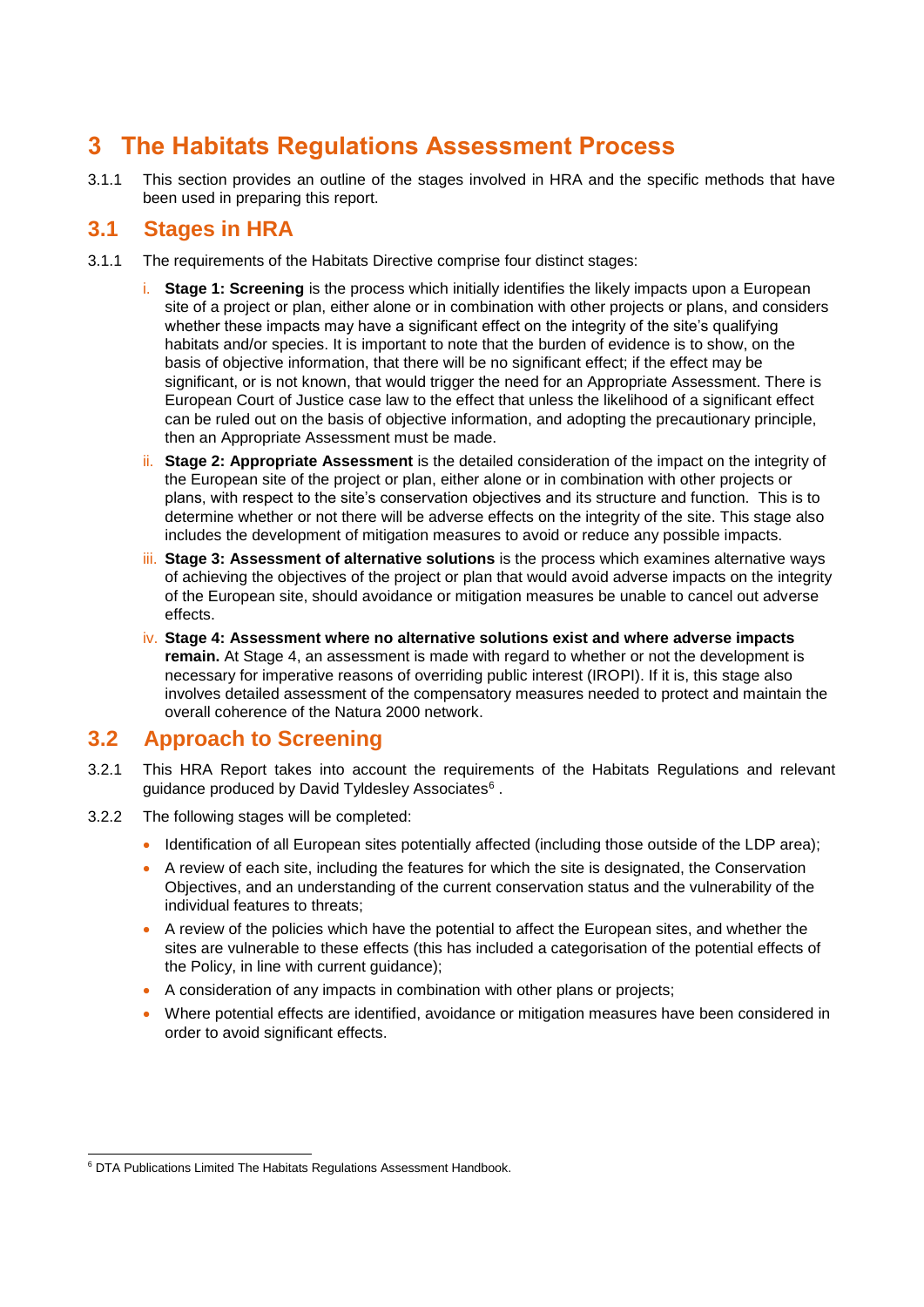# <span id="page-10-0"></span>**3.3 In combination Effects**

- 3.3.1 As outlined in Section 3.1, it is necessary for HRA to consider in combination effects with other plans and projects.
- 3.3.2 Where an aspect of a plan could have some effect on the qualifying feature(s) of a Designated site, but the effects of that aspect of the plan alone would not be significant, the effects of that aspect of the plan will need to be checked in combination, firstly with other effects of the same plan, and then with the effects of other plans and projects.
- 3.3.3 The flow chart below (and subsequent text) is taken from DTA Publications Limited, *The Habitats Regulations Assessment Handbook*, and illustrates the outline methodology for the in combination assessment.

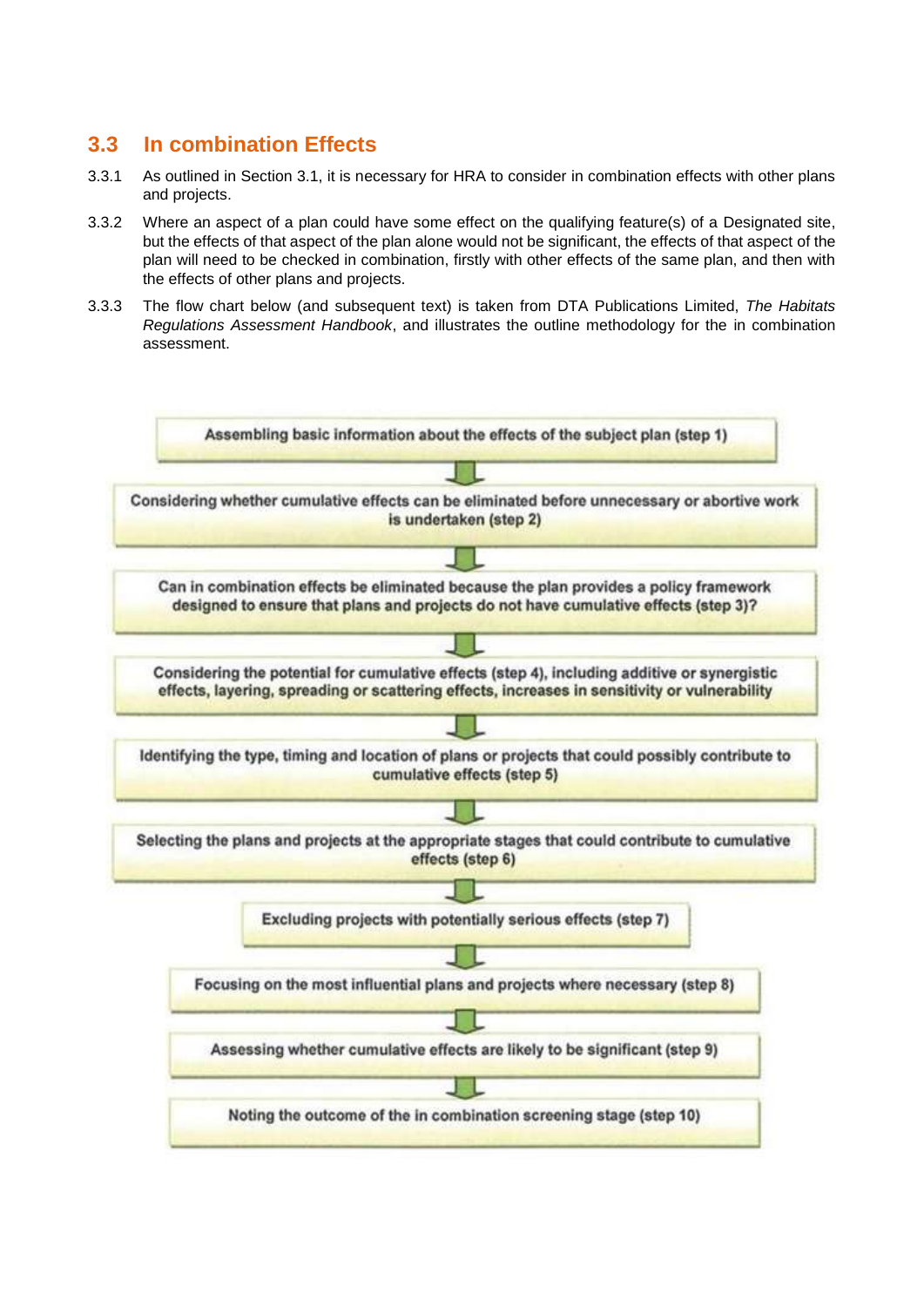- 3.3.4 If the prospect of cumulative effects cannot be eliminated in steps 2 and 3 in the figure above, it is necessary to consider how the addition of effects from other plans or projects may produce a combined adverse effect on a Designated site that would be significant. Taking the effects which would not be likely to be significant alone, it is necessary to make a judgement as to whether these effects would be made more likely or more significant if the effects of other plans or projects are added to them. Most cumulative effects can be identified by way of the following characteristics. Could additional effects be cumulative because they would:
	- a. Increase the effects on the qualifying features affected by the subject plan in an additive, or synergistic way
	- b. Increase the sensitivity or vulnerability of the qualifying features of the site affected by the subject plan?
	- c. Be felt more intensely by the same qualifying features over the same area (a layering effect), or by the same qualifying feature over a greater (larger) area (a spreading effect), or by affecting new areas of the same qualifying feature (a scattering effect)?
- 3.3.5 It will be necessary to look for plans or projects at the following stages:
	- a. Applications lodged but not yet determined.
	- b. Projects subject to periodic review e.g. annual licences, during the time that their renewal is under consideration.
	- c. Refusals subject to appeal procedures and not yet determined.
	- d. Projects authorised but not yet started.
	- e. Projects started but not yet completed.
	- f. Known projects that do not require external authorisation.
	- g. Proposals in adopted plans.
	- h. Proposals in finalised draft plans formally published or submitted for final consultation, examination or adoption.
- 3.3.6 Plans under consideration may range from neighbouring authorities' planning documents down to sector-specific strategic plans on such topics as flood risk.

## **3.4 Consideration of Effects**

#### **Definition of Significant Effects**

3.4.1 A critical part of the HRA screening process is determining whether or not the proposals are likely to have a significant effect on European sites and, therefore, if they will require an Appropriate Assessment. Judgements regarding significance should be made in relation to the qualifying interests for which the site is of European importance and also its conservation objectives. A useful definition of 'likely' significant effects is as follows:

'*…likely means readily foreseeable not merely a fanciful possibility; significant means not trivial or inconsequential but an effect that is potentially relevant to the site's conservation objectives<sup>7</sup>* '.

- 3.4.2 In considering whether the plan is likely to have a significant effect on a European site, a precautionary approach must be adopted:
	- The plan should be considered 'likely' to have such an effect if the plan making authority is unable (on the basis of objective information) to exclude the possibility that the plan could have significant effects on any European site, either alone or in combination with other plans or projects.
	- An effect will be 'significant' in this context if it could undermine the site's conservation objectives. The assessment of that risk must be made in the light of factors such as the characteristics and specific environmental conditions of the European site in question.

<sup>-</sup><sup>7</sup> Welsh Assembly Government Annex to Technical Advice Note 5: Nature conservation and planning. The Assessment of Development Plans in Wales Under the Provision of The Habitats Regulations' (October 2006).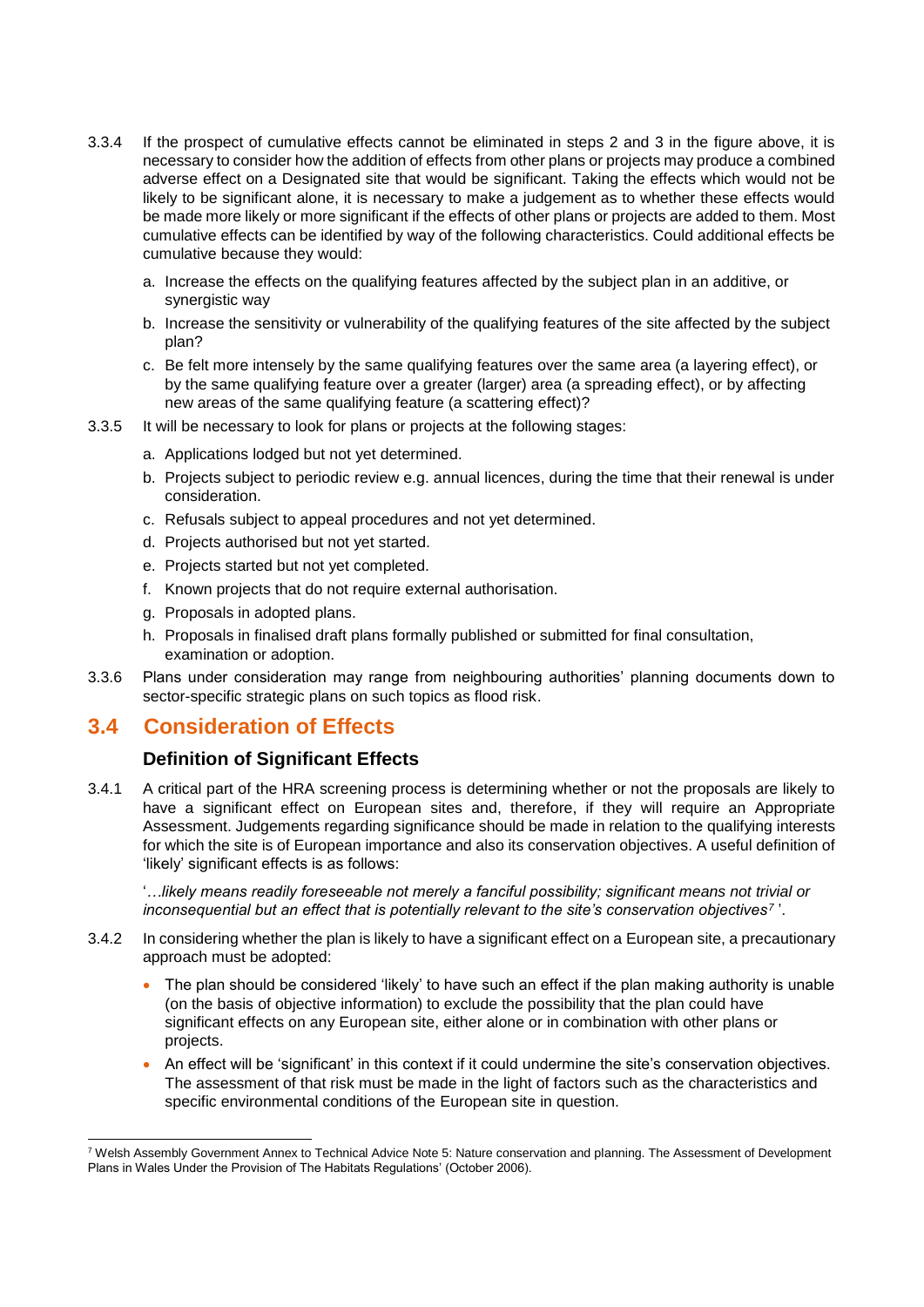## **Categorising Effects**

- 3.4.3 All elements of the Local Plan have been screened for likely significant effects on European sites and categorised in accordance with DTA Publications Limited, *The Habitats Regulations Assessment Handbook*.
- 3.4.4 The effects associated with the Local Plan can be allocated into one of 12 categories according to the ways in which the option, policy or proposal could affect the Designated site. These are described in [Table 2](#page-12-0) below.

<span id="page-12-0"></span>

|  | Table 2: Screening Assessment Categories |  |
|--|------------------------------------------|--|
|  |                                          |  |

| Category    | <b>Description</b>                                                                                                                                                                                                                                                                                                                                                                                                                                                                                                                               |
|-------------|--------------------------------------------------------------------------------------------------------------------------------------------------------------------------------------------------------------------------------------------------------------------------------------------------------------------------------------------------------------------------------------------------------------------------------------------------------------------------------------------------------------------------------------------------|
| Category A: | General statements of policy/general aspirations. Policies which are no more than general<br>statements of policy or general political aspirations should be screened out because they cannot<br>have a significant effect on a site.                                                                                                                                                                                                                                                                                                            |
| Category B: | Policies listing general criteria for testing the acceptability/sustainability of proposals. These general<br>policies cannot have any effect on a Designated site and should be screened out.                                                                                                                                                                                                                                                                                                                                                   |
| Category C: | Proposal referred to but not proposed by the plan. Screen out any references to specific proposals<br>for projects, such as those which are identified, for example, in higher policy frameworks such as the<br>Wales Spatial Plan or National Policy Statements, relating perhaps to nationally significant<br>infrastructure projects. These will be assessed by the Secretary of State or Welsh Ministers. A useful<br>'test' as to whether a project should be screened out in this step is to ask the question:                             |
|             | 'Is the project provided for/proposed as part of another plan or programme and would it be likely to<br>proceed under the other plan or programme irrespective of whether this subject plan is adopted with<br>or without reference to it?'                                                                                                                                                                                                                                                                                                      |
|             | If the answer is 'yes' it will normally be appropriate to screen the project out in this step.                                                                                                                                                                                                                                                                                                                                                                                                                                                   |
| Category D: | Environmental protection/site safeguarding policies. These are policies, the obvious purpose of which<br>is to protect the natural environment, including biodiversity, or to conserve or enhance the natural,<br>built or historic environment, where enhancement measures will not be likely to have any adverse<br>effect on a Designated Site. They can be screened out because the implementation of the policies is<br>likely to protect rather than adversely affect Designated sites and not undermine their conservation<br>objectives. |
| Category E: | Policies or proposals that steer change in such a way as to protect Designated sites from adverse<br>effects. These types of policies or proposals will have the effect of steering change away from<br>Designated sites whose qualifying features may be affected by the change and they can therefore be<br>screened out.                                                                                                                                                                                                                      |
| Category F: | Policies or proposals that cannot lead to development or other change. Policies that do not<br>themselves lead to development or other change, for example, because they relate to design or other<br>qualitative criteria for development, such as materials for new development. They do not trigger any<br>development or other changes that could affect a Designated site and can be screened out.                                                                                                                                          |
| Category G: | Policies or proposals that could not have any conceivable adverse effect on a site. Policies which<br>make provision for change but which could have no conceivable effect on a Designated site, because<br>there is no causal connection or link between them and the qualifying features of any Designated<br>site, and can therefore be screened out.                                                                                                                                                                                         |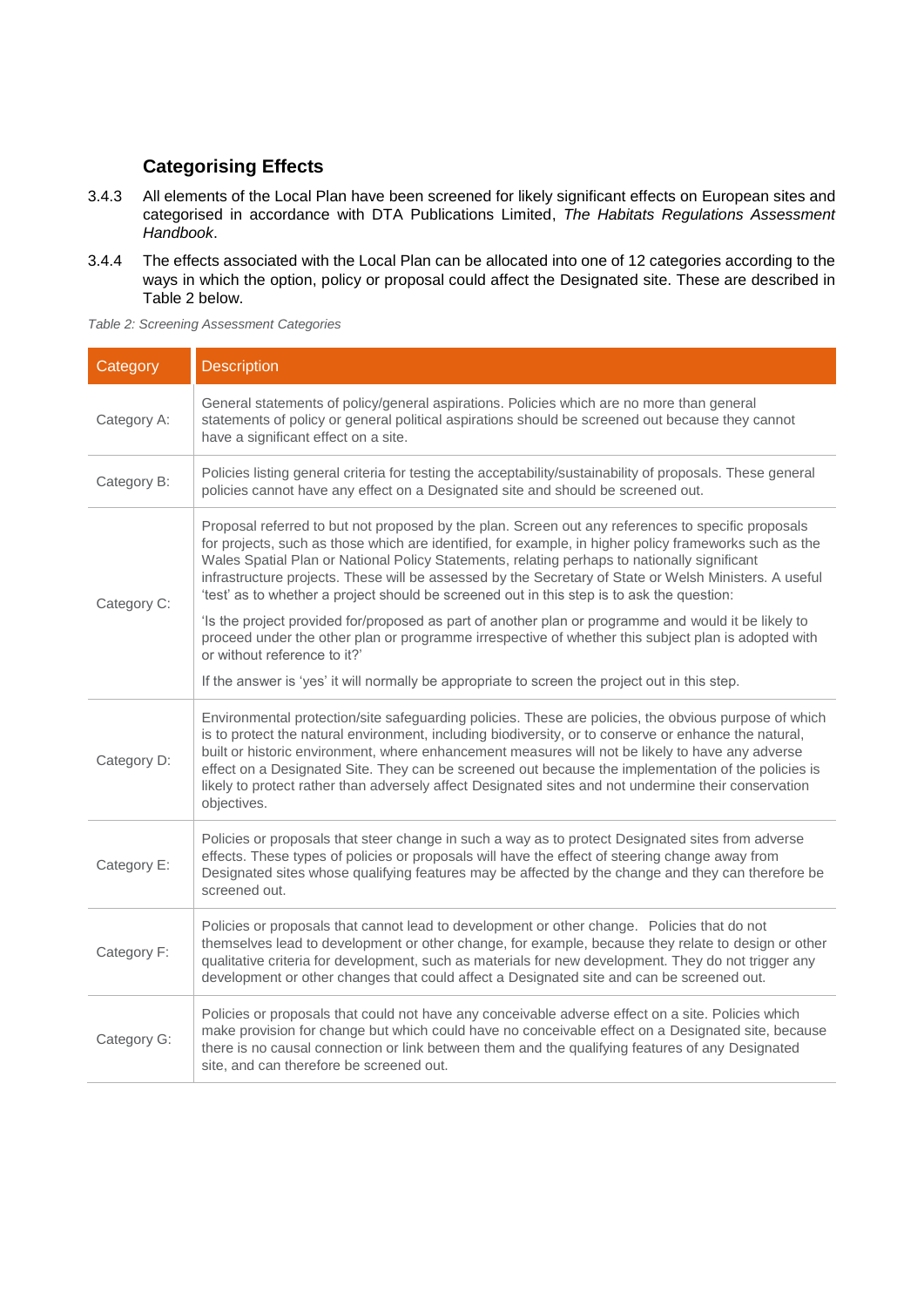| Category     | <b>Description</b>                                                                                                                                                                                                                                                                                                                                                                                                                                                                                                                                                                                                                                                                         |  |  |
|--------------|--------------------------------------------------------------------------------------------------------------------------------------------------------------------------------------------------------------------------------------------------------------------------------------------------------------------------------------------------------------------------------------------------------------------------------------------------------------------------------------------------------------------------------------------------------------------------------------------------------------------------------------------------------------------------------------------|--|--|
| Category H:  | Policies or proposals the (actual or theoretical) effects of which cannot undermine the conservation<br>objectives (either alone or in combination with other aspects of this or other plans or projects).<br>Policies or proposals which make provision for change but which could have no significant effect on a<br>Designated site, either alone or in combination with other aspects of the same plan, or in combination<br>with other plans or projects, can be screened out. These may include cases where there are some<br>potential effects which (and theoretically even in combination) would plainly be insignificant and could<br>not undermine the conservation objectives. |  |  |
| Category I:  | Policies or proposals with a likely significant effect on a site alone. Policies or proposals which are<br>likely to have a significant effect on a Designated site alone, should be screened in.                                                                                                                                                                                                                                                                                                                                                                                                                                                                                          |  |  |
| Category J:  | Policies or proposals not likely to have a significant effect alone. These aspects of the plan would<br>have some effect on a site, but the effect would not be likely to be a significant effect; so they must<br>be checked for in combination (cumulative) effects. They will then be re-categorised as either<br>Category K (no significant effect in combination) or Category L (likely to have a significant effect in<br>combination), as explained below.                                                                                                                                                                                                                          |  |  |
| Categories K | Policies or proposals not likely to have a significant effect either alone or in combination (K) or likely<br>to have a significant effect in combination (L) after the in combination test. Where an aspect of a plan<br>could have some effect on the qualifying feature(s) or a Designated site, but the effects of that aspect<br>of the plan alone would not be significant, the effects of that aspect of the plan will need to be<br>checked in combination firstly, with other effects of the same plan, and then with the effects of other<br>plans and projects.                                                                                                                 |  |  |
| and $L$ :    | i.e. policies or proposals which will have no likely significant effect alone or in combination are<br>classified as Category K. Policies or proposals which are likely to have a significant effect in<br>combination are classified as Category L. Category L policies or proposals will require further<br>consideration in terms of potential in combination effects. Firstly, this will be with regard to other<br>aspects of the Plan itself, and subsequently with other separate plans or projects, for example<br>neighbouring Local Plans.                                                                                                                                       |  |  |

# <span id="page-13-0"></span>**3.5 Potential Impact Pathways**

- 3.5.1 During the HRA screening stage, the likely nature, magnitude, frequency, timing, duration, location and spatial extent of changes resulting from implementation of the LDP will be assessed. As a part of this, mechanisms through which the LDP could impact upon European sites will be considered.
- 3.5.2 The main impact pathways could be:
	- Direct habitat and species loss associated with European sites.
	- Habitat degradation as a result of increased air pollution.
	- Changes in water quality where sites are hydrologically linked to European sites.
	- Loss of habitat functionally linked to a European site (i.e. used by overwintering or passage birds for foraging).
	- Disturbance/displacement to species as a result of construction activities/ operational stage.
	- Disturbance to habitats and species through increased recreational activity, during operational stage.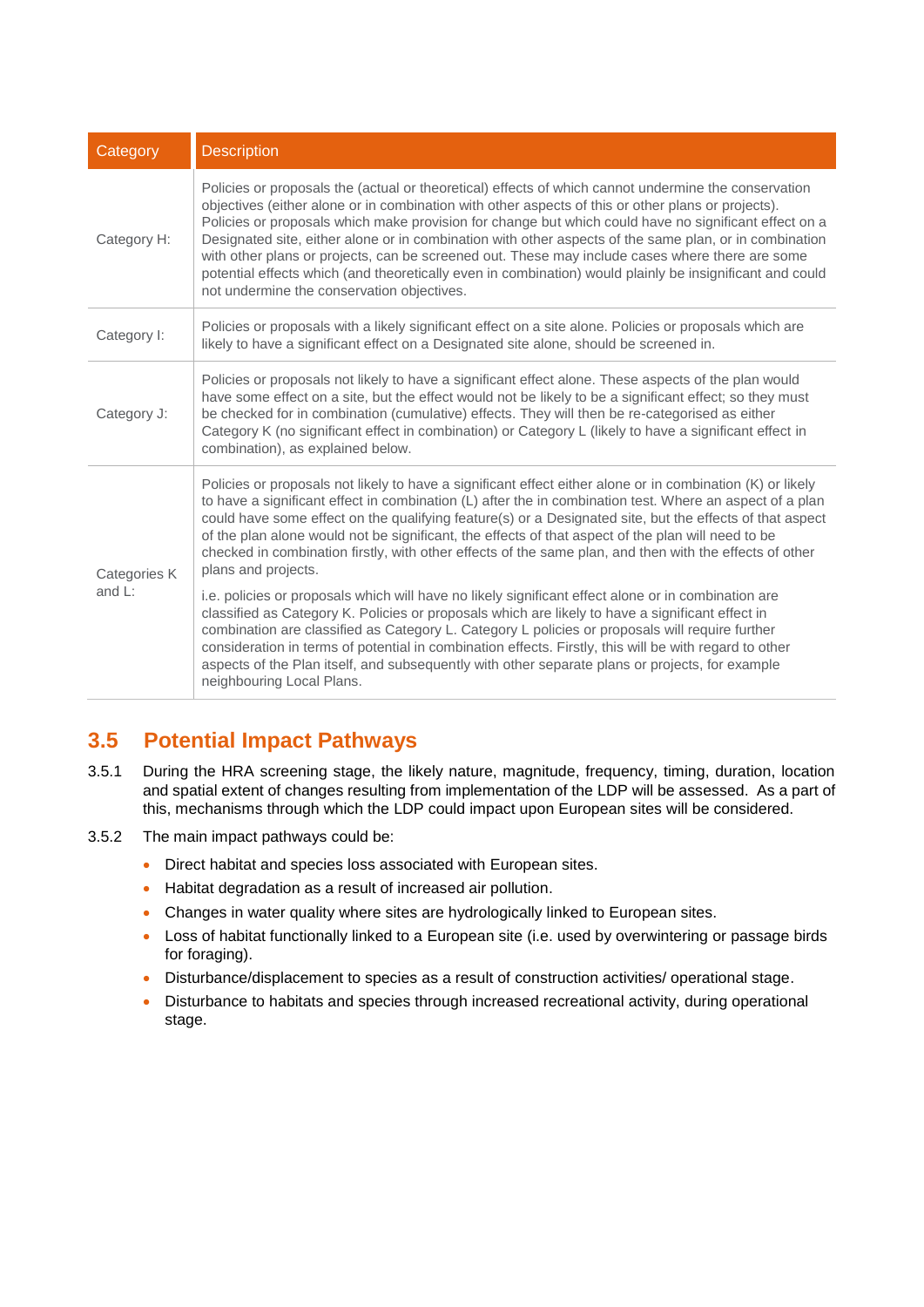# <span id="page-14-0"></span>**4 The European Sites**

4.1.1 Twenty three European sites have been identified within 20km of Flintshire. A list of the sites together with their status and location is presented in [Table 3](#page-14-1) and [Table 4.](#page-14-2) Figure 1 also shows the locations of the European sites.

<span id="page-14-1"></span>*Table 3: Summary of European Sites within Flintshire*

| <b>Name of Site</b>                                                            | <b>Identification</b><br><b>Number</b> | <b>Distance from district</b><br>boundary (approximate<br>km) |
|--------------------------------------------------------------------------------|----------------------------------------|---------------------------------------------------------------|
| The Dee Estuary Ramsar site (England and Wales)                                | UK11082                                | Within the County boundary                                    |
| Dee Estuary / Aber Dyfrdwy SAC                                                 | UK0030131                              | Within the County boundary                                    |
| The Dee Estuary SPA (England and Wales)                                        | UK9013011                              | Within the County boundary                                    |
| Liverpool Bay / Bae Lerpwl (England and Wales) SPA                             | UK9020294                              | Within the County boundary                                    |
| Deeside and Buckley Newt sites SAC                                             | UK0030132                              | Within the County boundary                                    |
| Alyn Valley Woods / Coedwigoedd Dyffryn Alun SAC                               | UK0030078                              | Within the County boundary                                    |
| Halkyn Mountain / Mynydd Helygain SAC                                          | UK0030163                              | Within the County boundary                                    |
| River Dee and Bala Lake / Afon Dyfrdwy a Llyn Tegid (England<br>and Wales) SAC | UK0030252                              | Within the County boundary                                    |

<span id="page-14-2"></span>*Table 4: Summary of European Sites outside Flintshire (within 20 km)*

| <b>Name of Site</b>                                 | <b>Identification</b><br><b>Number</b> | <b>Distance from district</b><br>boundary (approximate<br>km) |
|-----------------------------------------------------|----------------------------------------|---------------------------------------------------------------|
| Mersey Estuary Ramsar site                          | UK11041                                | 9 km northeast                                                |
| Mersey Estuary SPA                                  | UK9005131                              | 9 km northeast                                                |
| Mersey Narrows & North Wirral Foreshore Ramsar site | UK11042                                | 14 km northeast                                               |
| Mersey Narrows & North Wirral Foreshore SPA         | UK9020287                              | 14 km northeast                                               |
| Ribble & Alt Estuaries Ramsar Site                  | UK11057                                | 20 km north                                                   |
| Ribble & Alt Estuaries SPA                          | UK9005103                              | 20 km north                                                   |
| Midland Meres & Mosses Phase 2 Ramsar site          | UK11080                                | 5 km southeast                                                |
| Midland Meres & Mosses - Phase 1 Ramsar site        | UK11043                                | 20 km southeast                                               |
| Oak Mere SAC                                        | UK0012970                              | 18 km east                                                    |
| <b>Sefton Coast SAC</b>                             | UK0013076                              | 19 km north                                                   |
| Coedwigoedd Dyffryn Elwy / Elwy Valley Woods        | UK0030146                              | 7 km west                                                     |
| Johnstown Newt Sites SAC                            | UK0030173                              | 7 km south                                                    |
| Llwyn SAC                                           | UK0030185                              | 5 km west                                                     |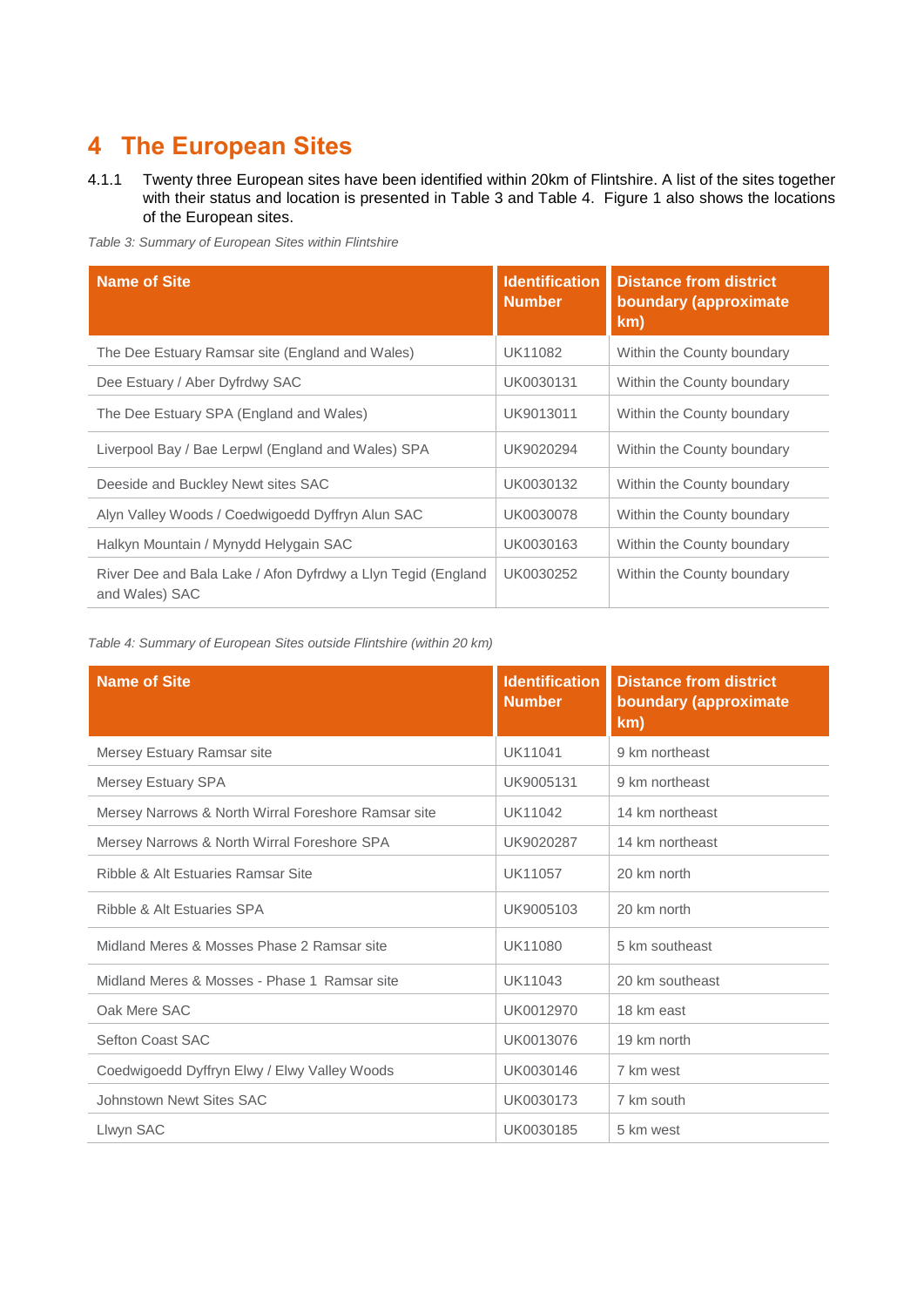| <b>Name of Site</b>                                                    | <b>Number</b> | <b>Identification</b> Distance from district<br>boundary (approximate<br>km) |
|------------------------------------------------------------------------|---------------|------------------------------------------------------------------------------|
| Berwyn a Mynyddoedd De Clwyd / Berwyn and South Clwyd<br>Mountains SAC | UK0012926     | adjacent                                                                     |
| Berwyn SPA                                                             | UK9013111     | 14 km southwest                                                              |

# <span id="page-15-0"></span>**4.2 Conservation Objectives of the European Sites**

- 4.2.1 Under the Conservation of Habitats and Species Regulations 2010 the appropriate statutory nature conservation body (in this case Natural England) has a duty to communicate the conservation objectives for a European site to the relevant/competent authority responsible for that site. The information provided must also include advice on any operations which may cause deterioration of the features for which the site is designated.
- 4.2.2 The conservation objectives for a European site. To this end, habitats and species of European Community importance should be maintained or restored to 'favourable conservation status' (FCS), as defined in Article 1 of the Habitats Directive below:

The conservation status of a natural habitat will be taken as 'favourable' when:

- Its natural range and the area it covers within that range are stable or increasing;
- The specific structure and functions which are necessary for its long-term maintenance exist and are likely to continue to exist for the foreseeable future;
- Conservation status of typical species is favourable as defined in Article 1(i).

The conservation status of a species will be taken as favourable when:

- Population dynamics data on the species concerned indicate that it is maintaining itself on a longterm basis as a viable component of its natural habitats;
- The natural range of the species is neither being reduced nor is likely to be reduced for the foreseeable future;
- There is, and will probably continue to be, a sufficiently large habitat to maintain its populations on a long-term basis.
- 4.2.3 Guidance from the European Commission<sup>8</sup> indicates that the Habitats Directive intends FCS to be applied at the level of an individual site, as well as to habitats and species across their European range. Therefore, in order to properly express the aims of the Habitats Directive for an individual site, the conservation objectives for a site are essentially to maintain (or restore) the habitats and species of the site at (or to) FCS.

<sup>-</sup><sup>8</sup> Managing Natura 2000 sites: the provisions of Article 6 of the Habitats Directive 92/43/EEC. (European Commission 2000)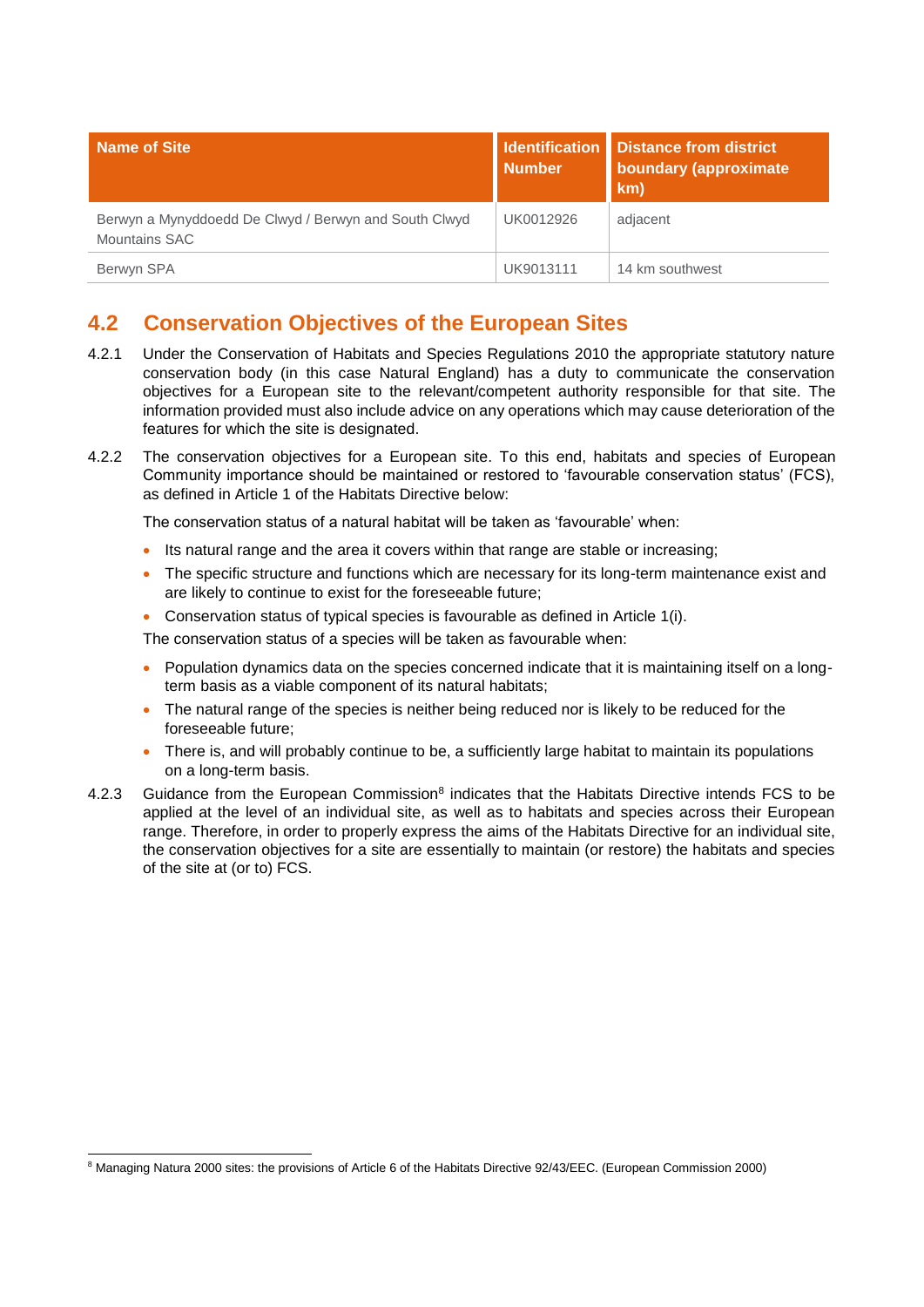# <span id="page-16-0"></span>**5 Screening**

## <span id="page-16-1"></span>**5.1 Context**

- 5.1.1 The LDP currently includes 16 policies and two strategic allocation sites. The locations of the nonstrategic allocation sites have not yet been identified. These will be assessed in the next iteration of the HRA Report when available.
- 5.1.2 The LDP is intended to be read as a single document rather than a series of separate policies, and has been assessed as such. Proposals in one area of the LDP may mitigate potentially damaging activities promoted in another area and should be understood in the wider context of the Plan's aims and purposes.
- 5.1.3 The preliminary screening of the LDP is presented in the following sections.

## <span id="page-16-2"></span>**5.2 Screening Approach**

- 5.2.1 The screening process has been split into two distinct stages, preliminary screening and detailed screening. Given that this is a high-level assessment of the Preferred Strategy, this HRA Screening Report only includes the preliminary screening stage. Further detailed screening will be carried out for the next iteration of the LDP.
- 5.2.2 The preliminary screening stage has provided a high-level screening assessment to determine if any elements of the LDP could possibly lead to significant adverse effects on European sites identified in Section 4. The purpose of this is to eliminate those policies and sites from the assessment which very clearly would not affect European sites in order to focus on those policies and sites where there was potential for effects or uncertainty about potential effects.
- 5.2.3 When identifying the elements of the LDP that could potentially affect European sites, it was important to focus upon those elements that would have any likelihood of impacting the sites. The definition of significance identified in Section 3.4 was very important for the preliminary screening.

# <span id="page-16-3"></span>**5.3 Preliminary Screening of European sites**

- 5.3.1 A preliminary Screening exercise has been undertaken to determine if there are any European sites which can be screened out of the detailed screening assessment. The preliminary Screening is shown in [Table 5.](#page-16-4)
- 5.3.2 European sites screened out comprised those sites where there was no clear link, or conceivable impact pathway between the European sites and the policies/sites set out within the LDP.
- 5.3.3 Those European sites with the potential for Likely Significant Effect (LSE), as a result of implementation of the LDP, or those European sites for which impacts were uncertain, will be carried forward into the more detailed screening assessment.

<span id="page-16-4"></span>*Table 5: Preliminary Screening of the European sites*

| European site                                      | Potential impacts                                                                                                        | <b>Further consideration</b><br>required in the detailed<br>screening assessment? |  |  |
|----------------------------------------------------|--------------------------------------------------------------------------------------------------------------------------|-----------------------------------------------------------------------------------|--|--|
| European sites within the County boundary          |                                                                                                                          |                                                                                   |  |  |
| The Dee Estuary Ramsar<br>site (England and Wales) | Given that the locations of the non-strategic site allocations<br>within the LDP have not yet been identified; on a      | Yes                                                                               |  |  |
| The Dee Estuary SPA<br>(England and Wales)         | precautionary basis, all European sites within the County<br>boundary will require further consideration at the detailed | Yes                                                                               |  |  |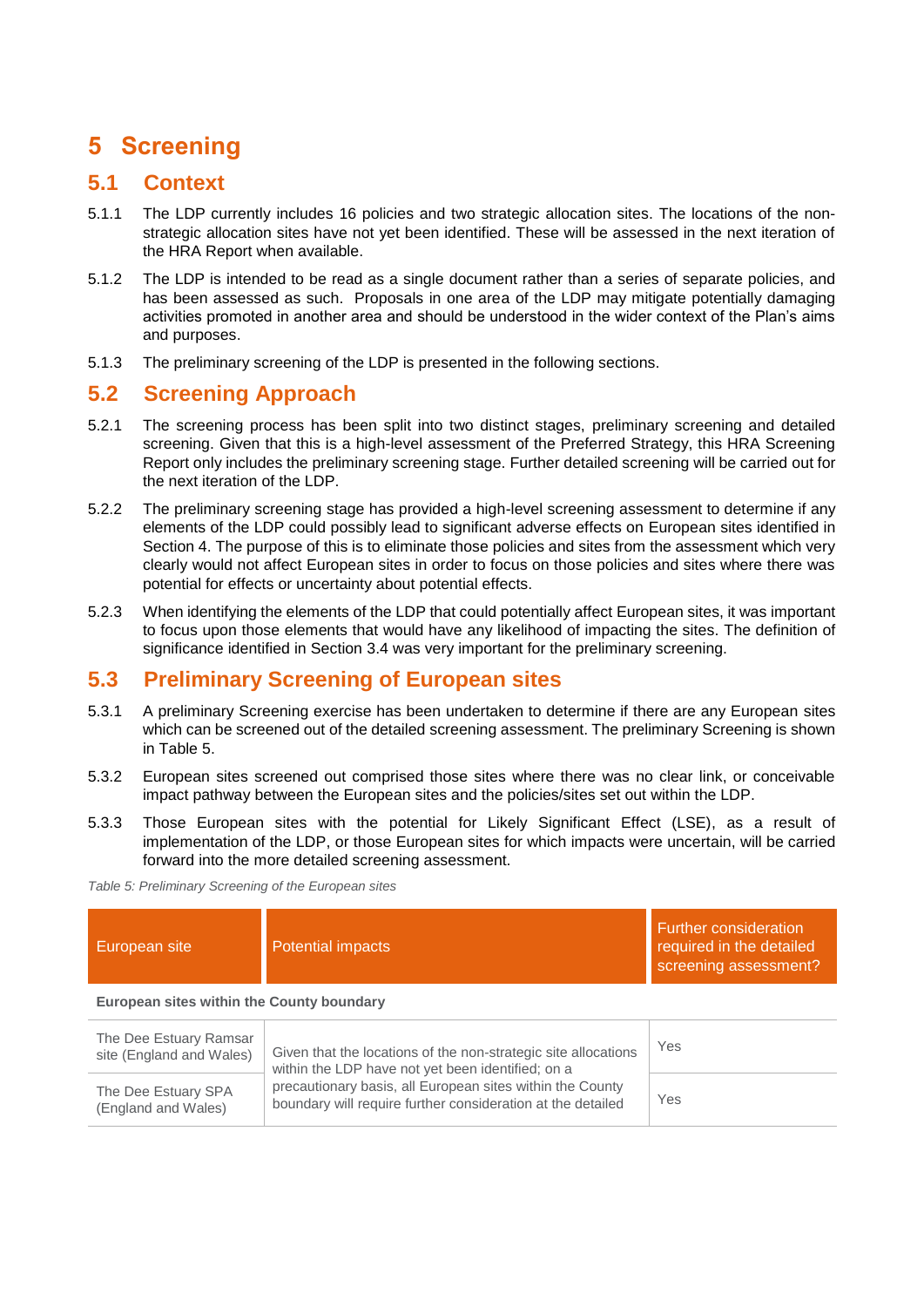| European site                                                                        | <b>Potential impacts</b>                                                            | <b>Further consideration</b><br>required in the detailed<br>screening assessment? |
|--------------------------------------------------------------------------------------|-------------------------------------------------------------------------------------|-----------------------------------------------------------------------------------|
| Dee Estuary / Aber<br>Dyfrdwy SAC                                                    | screening stage in relation to the potential impacts set out<br>within Section 3.5. | Yes                                                                               |
| Liverpool Bay / Bae<br>Lerpwl (England and<br>Wales) SPA                             |                                                                                     | Yes                                                                               |
| Deeside and Buckley<br>Newt sites SAC                                                |                                                                                     | Yes                                                                               |
| Alyn Valley Woods /<br>Coedwigoedd Dyffryn<br>Alun SAC                               |                                                                                     | Yes                                                                               |
| Halkyn Mountain /<br>Mynydd Helygain SAC                                             |                                                                                     | Yes                                                                               |
| River Dee and Bala Lake<br>/ Afon Dyfrdwy a Llyn<br>Tegid (England and<br>Wales) SAC |                                                                                     | Yes                                                                               |

## **European site outside of the County boundary**

| Mersey Estuary Ramsar<br>site                             | Further consideration required in the detailed screening<br>assessment in relation to potential impacts associated with:<br>loss of functionally linked land and disturbance/<br>displacement of birds using functionally linked land<br>adjacent to development within the County boundary.                                                                                                                           | Yes |
|-----------------------------------------------------------|------------------------------------------------------------------------------------------------------------------------------------------------------------------------------------------------------------------------------------------------------------------------------------------------------------------------------------------------------------------------------------------------------------------------|-----|
| Mersey Estuary SPA                                        | Given the distance of SPA/Ramsar site from the County<br>boundary (9 km) potential impacts associated with:<br>hydrological links, air quality, direct habitat loss,<br>recreational pressure and disturbance/ displacement of<br>birds during the construction phase of new development<br>within Flintshire have been screened out of further<br>assessment.                                                         | Yes |
| Mersey Narrows & North<br>Wirral Foreshore Ramsar<br>site | Further consideration required in the detailed screening<br>assessment in relation to potential impacts associated with:<br>loss of functionally linked land and disturbance/<br>displacement of birds using functionally linked land                                                                                                                                                                                  | Yes |
| Mersey Narrows & North<br>Wirral Foreshore SPA            | adjacent to development within the County boundary.<br>Given the distance of SPA/Ramsar site from the County<br>boundary (14 km) potential impacts associated with:<br>hydrological links, air quality, direct habitat loss,<br>recreational pressure and disturbance/ displacement of<br>birds during the construction phase of new development<br>within Flintshire have been screened out of further<br>assessment. | Yes |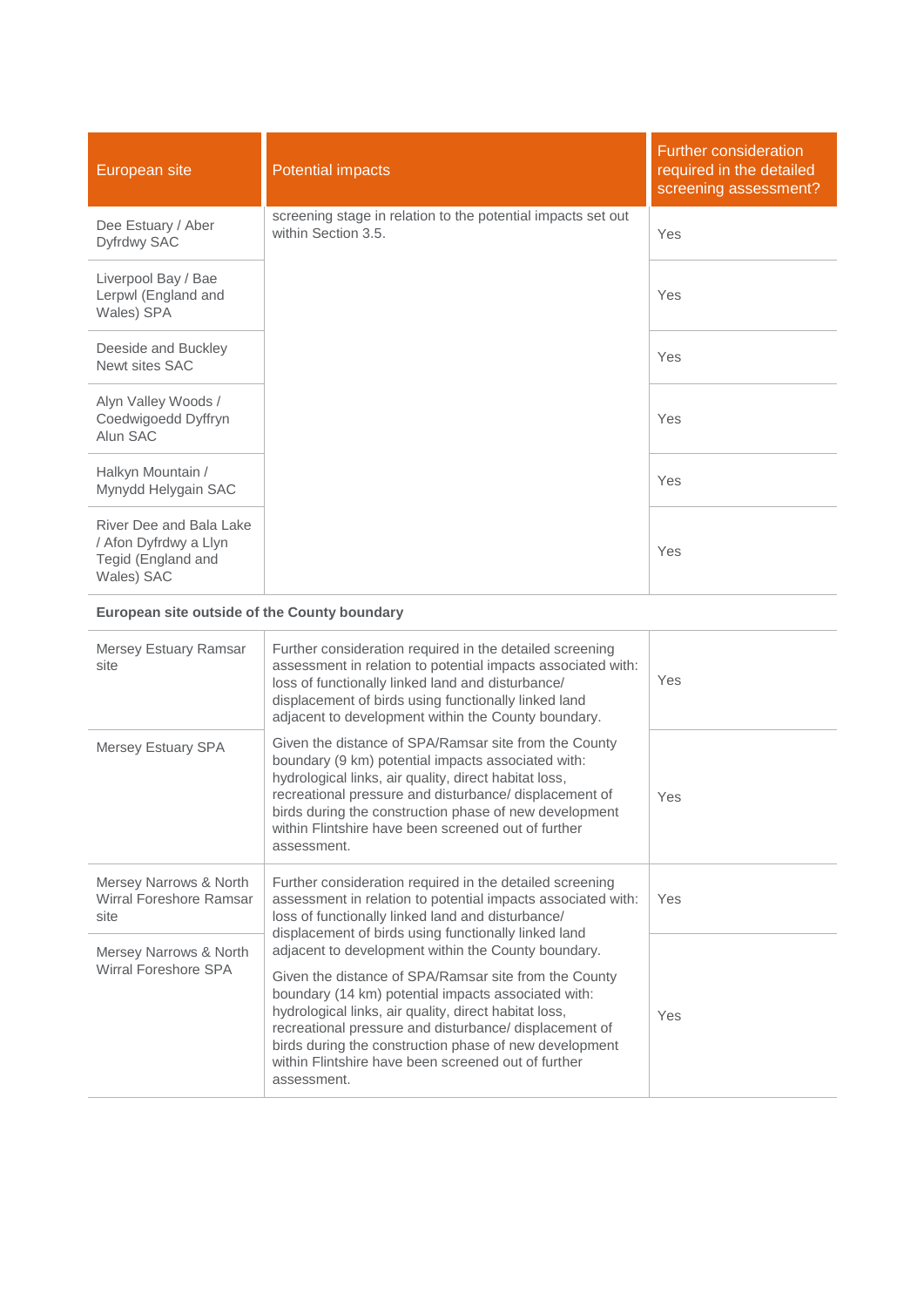| European site                                                                       | <b>Potential impacts</b>                                                                                                                                                                                                                                                                                                                                           | <b>Further consideration</b><br>required in the detailed<br>screening assessment? |
|-------------------------------------------------------------------------------------|--------------------------------------------------------------------------------------------------------------------------------------------------------------------------------------------------------------------------------------------------------------------------------------------------------------------------------------------------------------------|-----------------------------------------------------------------------------------|
| Ribble & Alt Estuaries<br>Ramsar Site                                               | Given the distance of SPA/Ramsar site from the County<br>boundary (20 km) potential impacts associated with:<br>hydrological links, air quality, direct habitat loss,<br>recreational pressure, loss of functionally linked land,                                                                                                                                  | <b>No</b>                                                                         |
| Ribble & Alt Estuaries<br><b>SPA</b>                                                | disturbance/ displacement of birds using functionally linked<br>land adjacent to development and disturbance/<br>displacement of birds during the construction phase of new<br>development within Flintshire have been screened out of<br>further assessment.                                                                                                      | <b>No</b>                                                                         |
| Midland Meres & Mosses<br>Phase 2 SAC                                               | Further consideration required in the detailed screening<br>assessment in relation to hydrological links with<br>development within the County.<br>Given the distance of SAC from the County boundary (5<br>km) potential impacts associated with: air quality, direct<br>habitat loss, and recreational pressure have been screened<br>out of further assessment. | Yes                                                                               |
| Midland Meres & Mosses<br>- Phase 1 SAC                                             | Given the distance of SAC from the County boundary (20<br>km) potential impacts associated with: hydrological links,<br>air quality, direct habitat loss, and recreational pressure<br>have been screened out of further assessment.                                                                                                                               | No.                                                                               |
| Oak Mere SAC                                                                        | Given the distance of SAC from the County boundary (18<br>km) potential impacts associated with: hydrological links,<br>air quality, direct habitat loss, and recreational pressure<br>have been screened out of further assessment.                                                                                                                               | <b>No</b>                                                                         |
| <b>Sefton Coast SAC</b>                                                             | Given the distance of SAC from the County boundary (19<br>km) the potential impacts set out within Section 3.5 have<br>been screened out of further assessment.                                                                                                                                                                                                    | <b>No</b>                                                                         |
| Coedwigoedd Dyffryn<br>Elwy / Elwy Valley<br>Woods                                  | Given the distance of SAC from the County boundary (7<br>km) the potential impacts set out within Section 3.5 have<br>been screened out of further assessment.                                                                                                                                                                                                     | <b>No</b>                                                                         |
| <b>Johnstown Newt Sites</b><br><b>SAC</b>                                           | Given the distance of SAC from the County boundary (7<br>km) potential impacts on the great crested newt population<br>have been screened out of further assessment.                                                                                                                                                                                               | <b>No</b>                                                                         |
| Llwyn SAC                                                                           | Given the distance of SAC from the County boundary (5<br>km) the potential impacts set out within Section 3.5 have<br>been screened out of further assessment.                                                                                                                                                                                                     | <b>No</b>                                                                         |
| Berwyn a Mynyddoedd<br>De Clwyd / Berwyn and<br>South Clwyd Mountains<br><b>SAC</b> | Further consideration required in the detailed screening<br>assessment in relation to hydrological links, air quality and<br>recreational pressure.<br>Given that the SAC is outside of the County boundary,<br>potential impacts associated with direct habitat loss have<br>been screened out of further assessment.                                             | Yes                                                                               |
| Berwyn SPA                                                                          | Further consideration required in the detailed screening<br>assessment in relation to potential impacts associated with:<br>loss of functionally linked land and disturbance/                                                                                                                                                                                      | Yes                                                                               |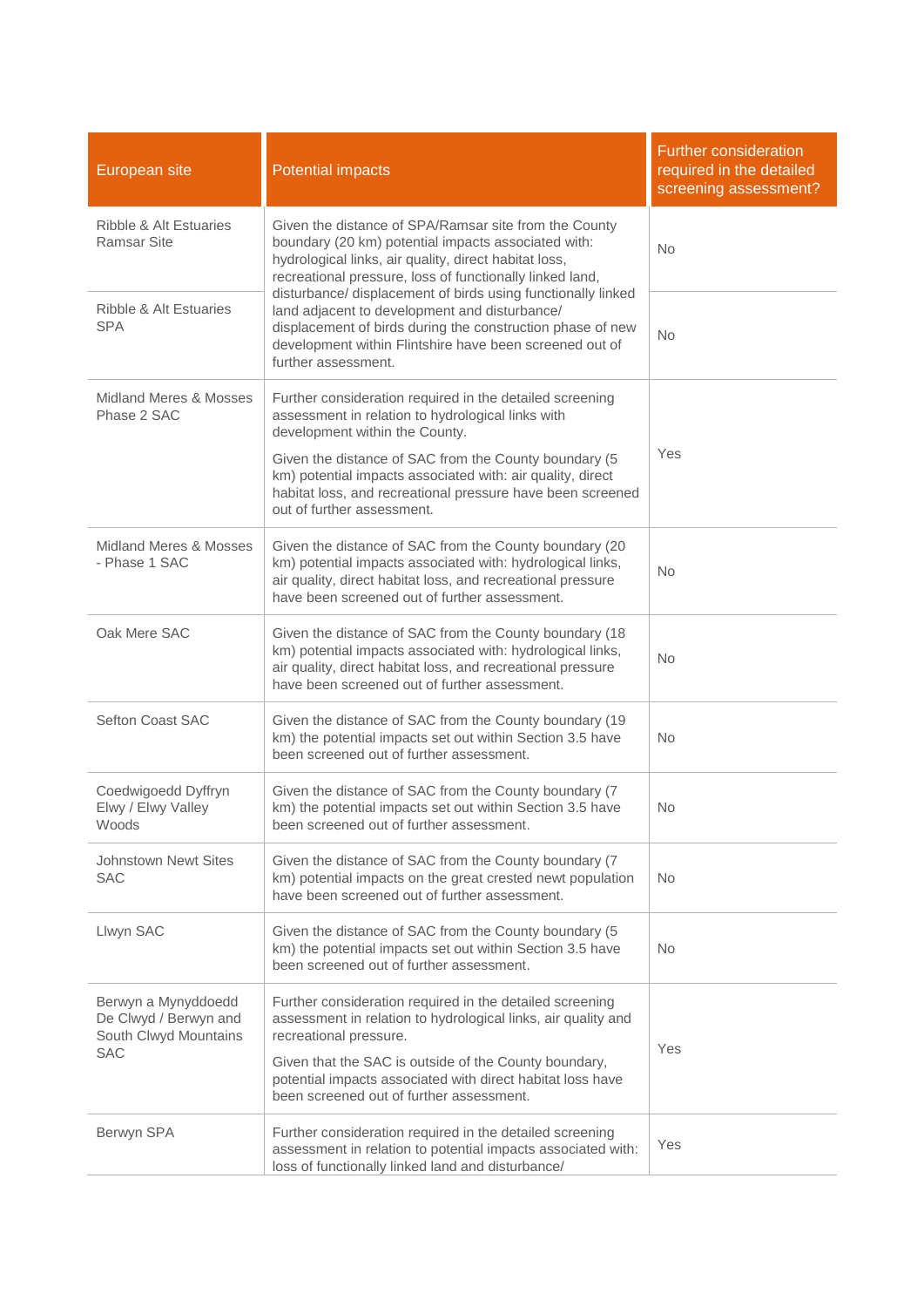| European site | <b>Potential impacts</b>                                                                                                                                                                                                                                                                                                                                        | Further consideration<br>required in the detailed<br>screening assessment? |
|---------------|-----------------------------------------------------------------------------------------------------------------------------------------------------------------------------------------------------------------------------------------------------------------------------------------------------------------------------------------------------------------|----------------------------------------------------------------------------|
|               | displacement of birds using functionally linked land<br>adjacent to development within the County boundary.                                                                                                                                                                                                                                                     |                                                                            |
|               | Given the distance of SPA/Ramsar site from the County<br>boundary (14 km) potential impacts associated with:<br>hydrological links, air quality, direct habitat loss,<br>recreational pressure and disturbance/ displacement of<br>birds during the construction phase of new development<br>within Flintshire have been screened out of further<br>assessment. |                                                                            |

# <span id="page-19-0"></span>**5.4 Preliminary Screening of Local Development Plan Policies**

- 5.4.1 A preliminary Screening exercise has been undertaken to determine if any of the 16 policies within the LDP can be screened out of the detailed assessment. The preliminary Screening is shown in [Table 6.](#page-19-1)
- 5.4.2 Policies screened out in the preliminary screening were generally those that could not lead to 'direct development', or could have no impact pathway to any of the European sites identified. This included policies which directly seek to protect the local historic and natural environment, or those which support the implement other policies and therefore could not directly affect European sites.

<span id="page-19-1"></span>*Table 6: Preliminary Screening of the Local Development Plan Polices*

| Policy       | <b>Justification</b>                                                           | Assessment<br>category | <b>Further consideration</b><br>required in the detailed<br>screening assessment? |
|--------------|--------------------------------------------------------------------------------|------------------------|-----------------------------------------------------------------------------------|
|              | <b>Creating Sustainable Places and Communities</b>                             |                        |                                                                                   |
| Policy STR1. | This Policy sets out the economic and housing<br>ambitions for the Local Plan. |                        |                                                                                   |

| Policy STR1:<br>Strategic Approach                                        | ambitions for the Local Plan.<br>This Policy will require further consideration at<br>the detailed screening stage in relation to the<br>potential impacts set out within Section 3.5.                                                      | H | Yes            |
|---------------------------------------------------------------------------|---------------------------------------------------------------------------------------------------------------------------------------------------------------------------------------------------------------------------------------------|---|----------------|
| Policy STR2: The<br>Location of<br>Development                            | This Policy sets out locations of new<br>development within the County.<br>This Policy will require further consideration at<br>the detailed screening stage in relation to the<br>potential impacts set out within Section 3.5.            | H | Yes            |
| Policy STR3:<br><b>Strategic Sites</b>                                    | This Policy sets out the two strategic sites for<br>development within Flintshire.<br>This Policy will require further consideration at<br>the detailed screening stage in relation to the<br>potential impacts set out within Section 3.5. | H | Yes            |
| Policy STR4:<br>Principles of<br>Sustainable<br>Development and<br>Design | This Policy relates to sustainable development.<br>The criteria listed within the policy relate to<br>sustainability design principles that new<br>developments would be required to incorporate                                            | B | N <sub>o</sub> |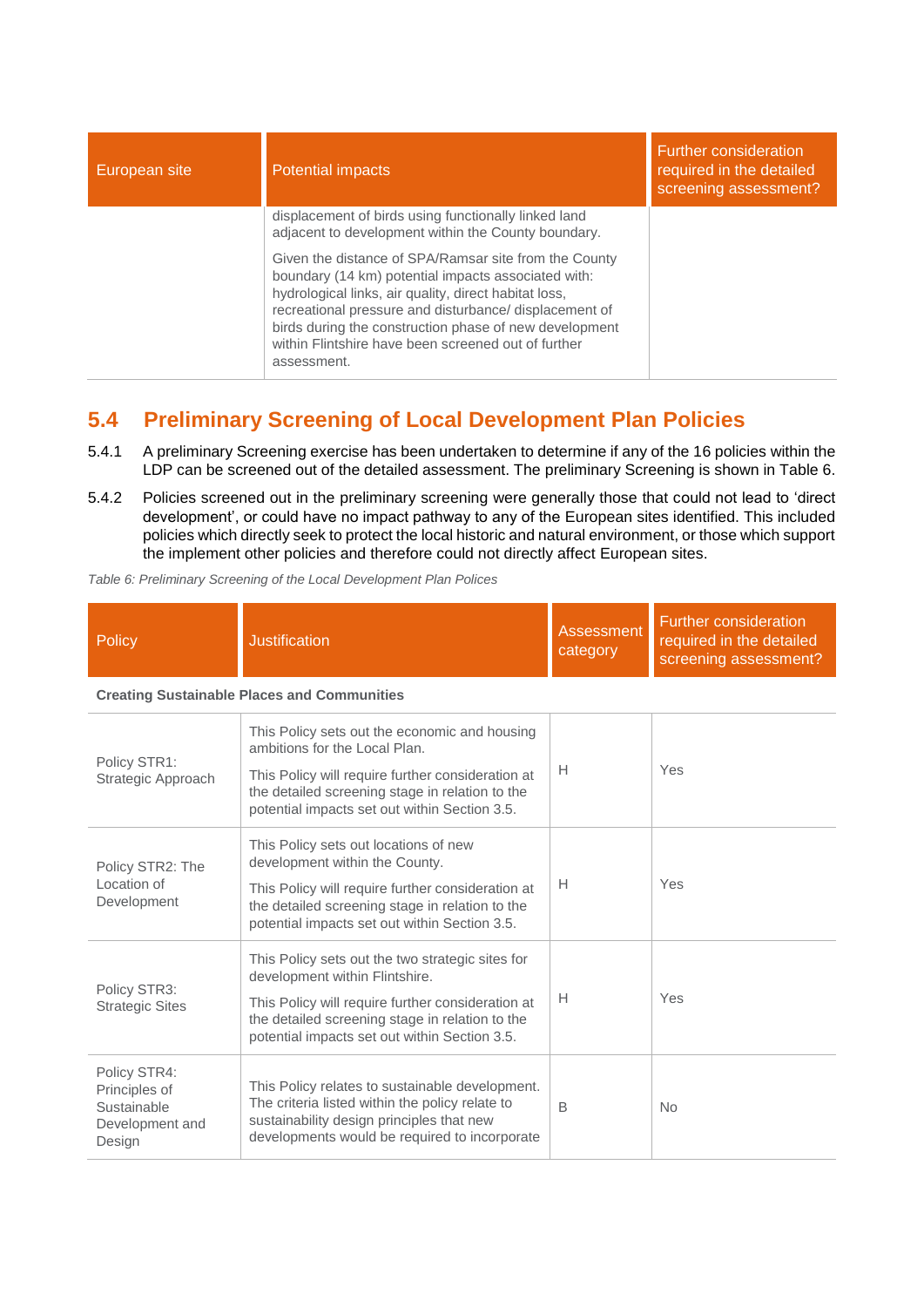| <b>Policy</b>                                                             | <b>Justification</b>                                                                                                                                                                                                                                                                                                                                    | <b>Assessment</b><br>category                                 | <b>Further consideration</b><br>required in the detailed<br>screening assessment? |
|---------------------------------------------------------------------------|---------------------------------------------------------------------------------------------------------------------------------------------------------------------------------------------------------------------------------------------------------------------------------------------------------------------------------------------------------|---------------------------------------------------------------|-----------------------------------------------------------------------------------|
|                                                                           | into proposals., and would not lead directly to<br>development.                                                                                                                                                                                                                                                                                         |                                                               |                                                                                   |
|                                                                           | There would be no LSE on European sites as<br>a result of implementation of this policy.                                                                                                                                                                                                                                                                |                                                               |                                                                                   |
| Policy STR5:<br>Transport and<br>Accessibility                            | This Policy sets out the criteria which new<br>development must adhere to in relation to new<br>transport links and accessibility. The policy<br>sets out general transport principles, and as<br>such would not lead directly to development.<br>There would be no LSE on European sites as<br>a result of implementation of this policy.              | A                                                             | No                                                                                |
| Policy STR6:<br>Services, Facilities,                                     | This Policy sets out the potential mitigation<br>required to ensure that the needs of the<br>community are met in term of services,<br>facilities and infrastructure.                                                                                                                                                                                   | B                                                             | <b>No</b>                                                                         |
| and Infrastructure                                                        | Implementation of this policy would not lead<br>directly to development.<br>There would be no LSE on European sites as<br>a result of implementation of this policy                                                                                                                                                                                     |                                                               |                                                                                   |
| <b>Supporting a Prosperous Economy</b>                                    |                                                                                                                                                                                                                                                                                                                                                         |                                                               |                                                                                   |
| Policy STR7:<br>Economic<br>Development,<br>Enterprise, and<br>Employment | This Policy sets out the employment area for<br>development within Flintshire.<br>This Policy will require further consideration at<br>the detailed screening stage in relation to the<br>potential impacts set out within Section 3.5.                                                                                                                 | н                                                             | Yes                                                                               |
| Policy STR8:<br><b>Employment Land</b><br>Availability                    | This Policy sets out the employment land for<br>development within Flintshire.<br>This Policy will require further consideration at<br>the detailed screening stage in relation to the<br>potential impacts set out within Section 3.5.                                                                                                                 | $\mathsf{H}% _{\mathbb{R}}^{1}\!\left( \mathbb{R}^{2}\right)$ | Yes                                                                               |
| Policy STR9: Retail<br>Centres and<br>Development                         | This policy relates specifically to town centre<br>locations and maintaining the vibrancy, viability<br>and attractiveness of Flintshire's town, district,<br>and local centres.<br>Implementation of this policy would not lead<br>directly to development.<br>There would be no LSE on European sites as<br>a result of implementation of this policy | B                                                             | <b>No</b>                                                                         |
| Policy STR10:<br>Tourism, Culture, and                                    | This policy relates to supporting sustainable<br>tourism within the County. Although STR10<br>supports new development, there are no                                                                                                                                                                                                                    | B                                                             | <b>No</b>                                                                         |

specific sites allocated under this policy. The policy states that emphasis will be placed on

Leisure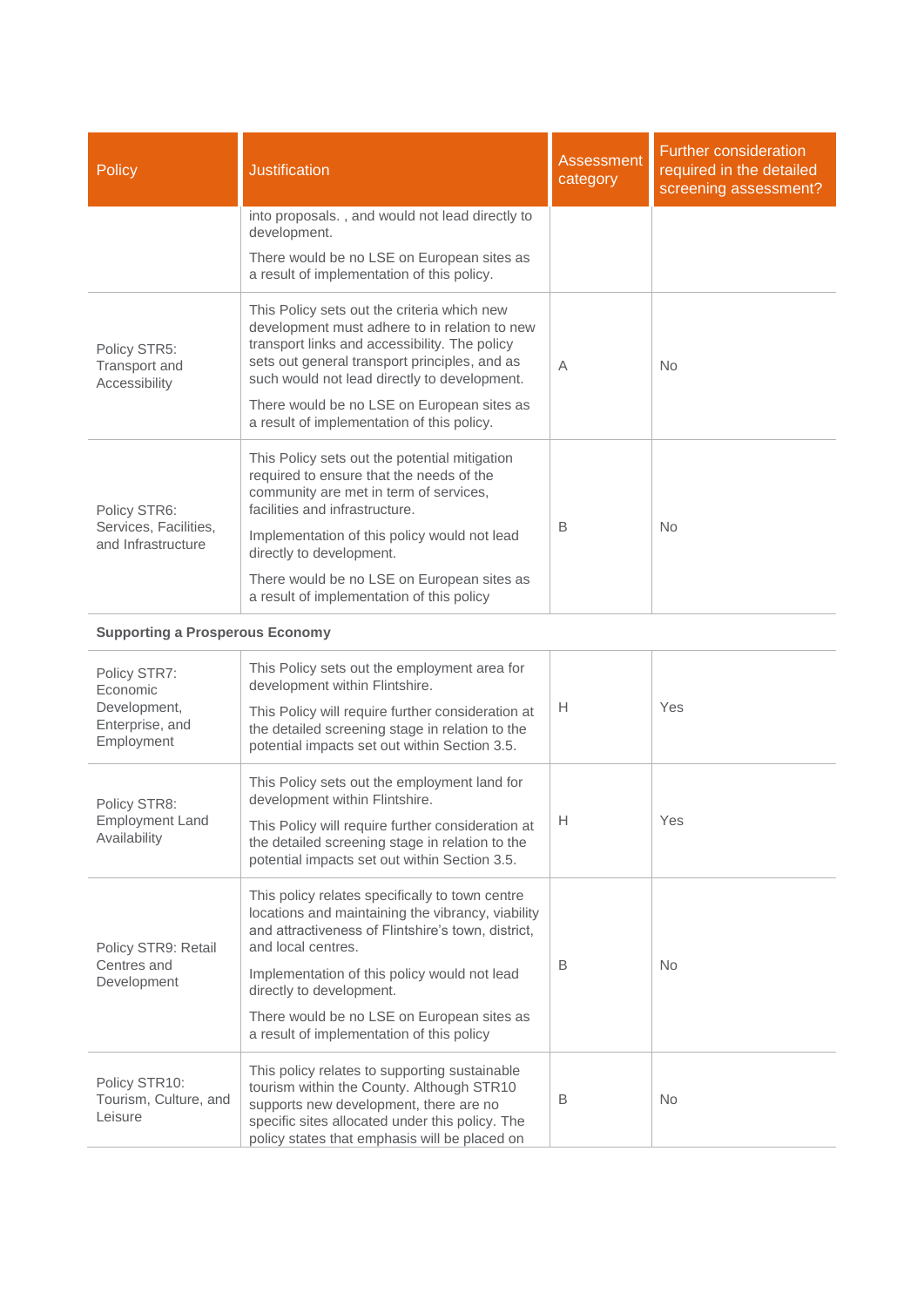| Policy | <b>Justification</b>                                                                                                                                                        | <b>Assessment</b><br>category | <b>Further consideration</b><br>required in the detailed<br>screening assessment? |
|--------|-----------------------------------------------------------------------------------------------------------------------------------------------------------------------------|-------------------------------|-----------------------------------------------------------------------------------|
|        | 'Conserving and enhancing Flintshire's natural,<br>built and cultural heritage'                                                                                             |                               |                                                                                   |
|        | Given that the aim of the policy is to support<br>sustainable tourism, LSE upon European sites<br>as a result of implementation of this policy<br>would not be anticipated. |                               |                                                                                   |

#### **Meeting Housing Needs**

| Policy STR11:<br>Provision of<br>Sustainable Housing<br><b>Sites</b> | This Policy sets out the criteria to which new<br>development must adhere to, to meet the<br>provision of sustainable housing within the<br>County. The policy states that 'new housing<br>will be directed to sustainably located,<br>economically viable and deliverable housing<br>sites'. However, there are no sites allocated<br>under this policy which only sets out principles<br>of sustainable housing.<br>There would be no LSE on European sites as<br>a result of implementation of this policy. | A | N <sub>o</sub> |
|----------------------------------------------------------------------|----------------------------------------------------------------------------------------------------------------------------------------------------------------------------------------------------------------------------------------------------------------------------------------------------------------------------------------------------------------------------------------------------------------------------------------------------------------------------------------------------------------|---|----------------|
| Policy STR12:<br>Provision for Gypsies<br>and Travellers             | This policy identifies the need to address the<br>accommodation needs of gypsies, travellers<br>and travelling showpeople. The policy sets out<br>the Council's legal duty, but the policy itself<br>does not allocate any sites.<br>Given the likely small-scale nature of such<br>sites, and their likely location adjacent to<br>existing development, it is considered unlikely<br>that there would be LSE on European sites as<br>a result of implementation of this policy.                              | G | <b>No</b>      |

## **Valuing the Environment**

| Policy STR13:<br>Natural and Built<br>Environment, Green<br>Networks and<br>Infrastructure | This policy specifically looks at protecting the<br>natural environment.<br>The implementation of this policy is considered<br>to have no adverse impacts and potentially<br>some beneficial effects on European sites.                                                                                                                                                                                                                                                                                                          | D | No.       |
|--------------------------------------------------------------------------------------------|----------------------------------------------------------------------------------------------------------------------------------------------------------------------------------------------------------------------------------------------------------------------------------------------------------------------------------------------------------------------------------------------------------------------------------------------------------------------------------------------------------------------------------|---|-----------|
| Policy STR14:<br>Climate Change and<br>Environmental<br>Protection                         | This policy specifically looks at mitigating the<br>effects of climate change. Although the policy<br>encourages 'energy efficient development,<br>environmentally acceptable renewable and<br>zero / low carbon energy generation and<br>combined heat and power and communal /<br>district heating networks'; given, that the policy<br>is intended to protect the Environment, the<br>implementation of this policy is considered to<br>have no adverse impacts and potentially some<br>beneficial effects on European sites. | D | <b>No</b> |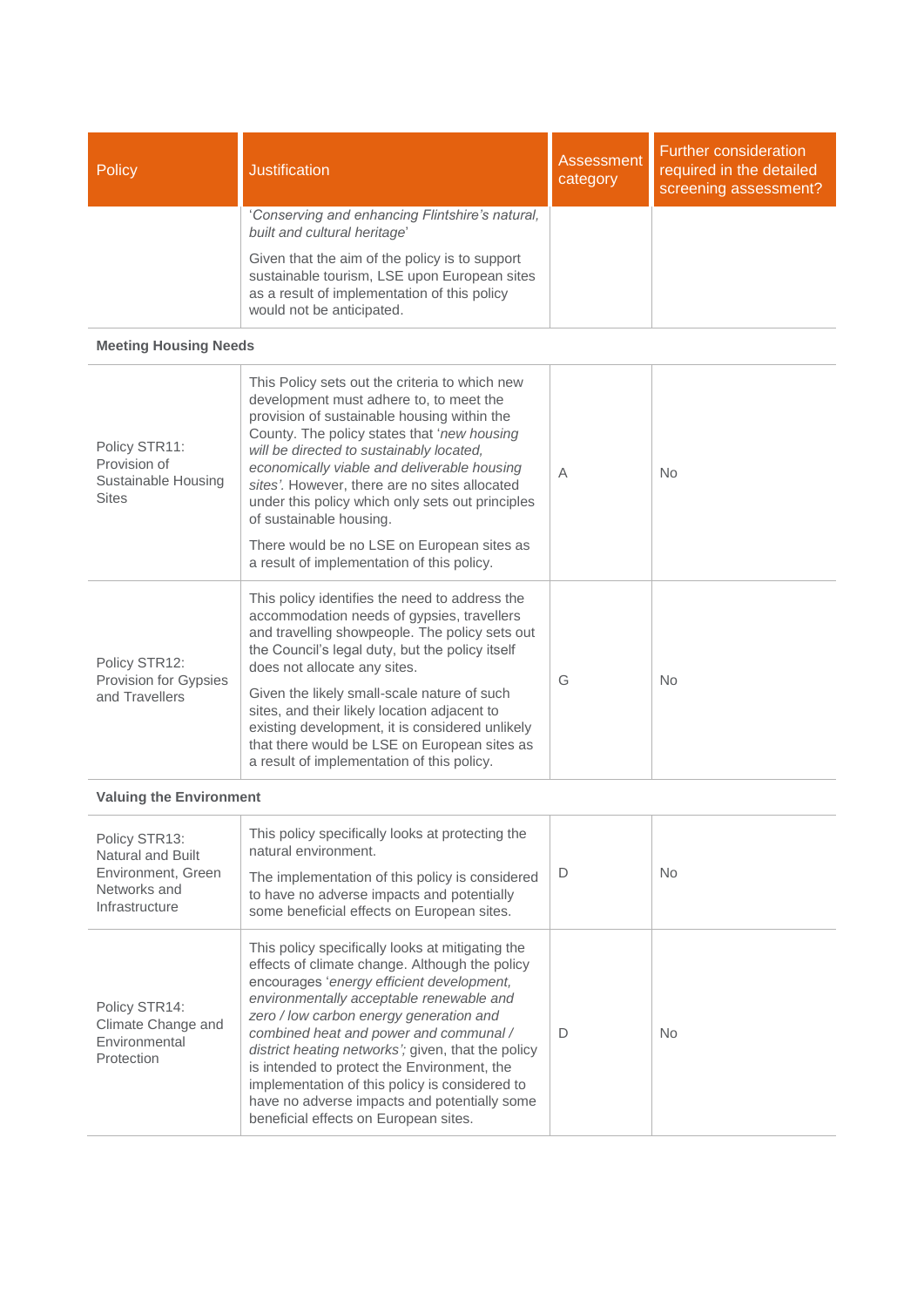| <b>Policy</b>                                              | <b>Justification</b>                                                                                                                                                                                                                                                                                                                                                                                                                                                                                                                                                                                                                                                                                                                                                                                                  | Assessment<br>category | <b>Further consideration</b><br>required in the detailed<br>screening assessment? |
|------------------------------------------------------------|-----------------------------------------------------------------------------------------------------------------------------------------------------------------------------------------------------------------------------------------------------------------------------------------------------------------------------------------------------------------------------------------------------------------------------------------------------------------------------------------------------------------------------------------------------------------------------------------------------------------------------------------------------------------------------------------------------------------------------------------------------------------------------------------------------------------------|------------------------|-----------------------------------------------------------------------------------|
|                                                            | This policy sets out the principles of how the<br>LDP will facilitate the sustainable management<br>of waste in the future. However, there are no<br>specific sites allocated under this policy.                                                                                                                                                                                                                                                                                                                                                                                                                                                                                                                                                                                                                      |                        |                                                                                   |
| Policy STR15: Waste<br>Management                          | The policy states that 'some types of waste<br>facility may need to be located outside<br>development boundaries' However, new waste<br>management facilities would be directed<br>towards existing and allocated industrial sites<br>which are suitable for waste management<br>facilities. The policy goes on to state that new<br>facilities would protect 'strategically important<br>sites through the use of buffer'<br>. Given that the aim of the policy is to manage<br>waste water effectively, it is considered unlikely<br>that there would be LSE on European sites as<br>a result of implementation of this policy                                                                                                                                                                                      | G                      | No                                                                                |
| Policy STR16:<br>Strategic Planning for<br><b>Minerals</b> | This policy sets out how the mineral resources<br>within the County will be sustainably managed.<br>Although STR16 supports new mineral<br>extraction, there are no specific sites allocated<br>under this policy. The policy states that mineral<br>resources will be sustainably managed by<br>'Reducing the conflict between mineral<br>development and sensitive development<br>through the use of buffer zones' and 'ensuring<br>new mineral extraction is located so as<br>minimise impacts on communities and the<br>environment'<br>Given the safeguards within the policy to<br>protect the environment, and the need for any<br>new development to comply with Policy<br>STR13, it is considered unlikely that there<br>would be any LSE on European sites as a<br>result of implementation of this policy. | Α                      | No                                                                                |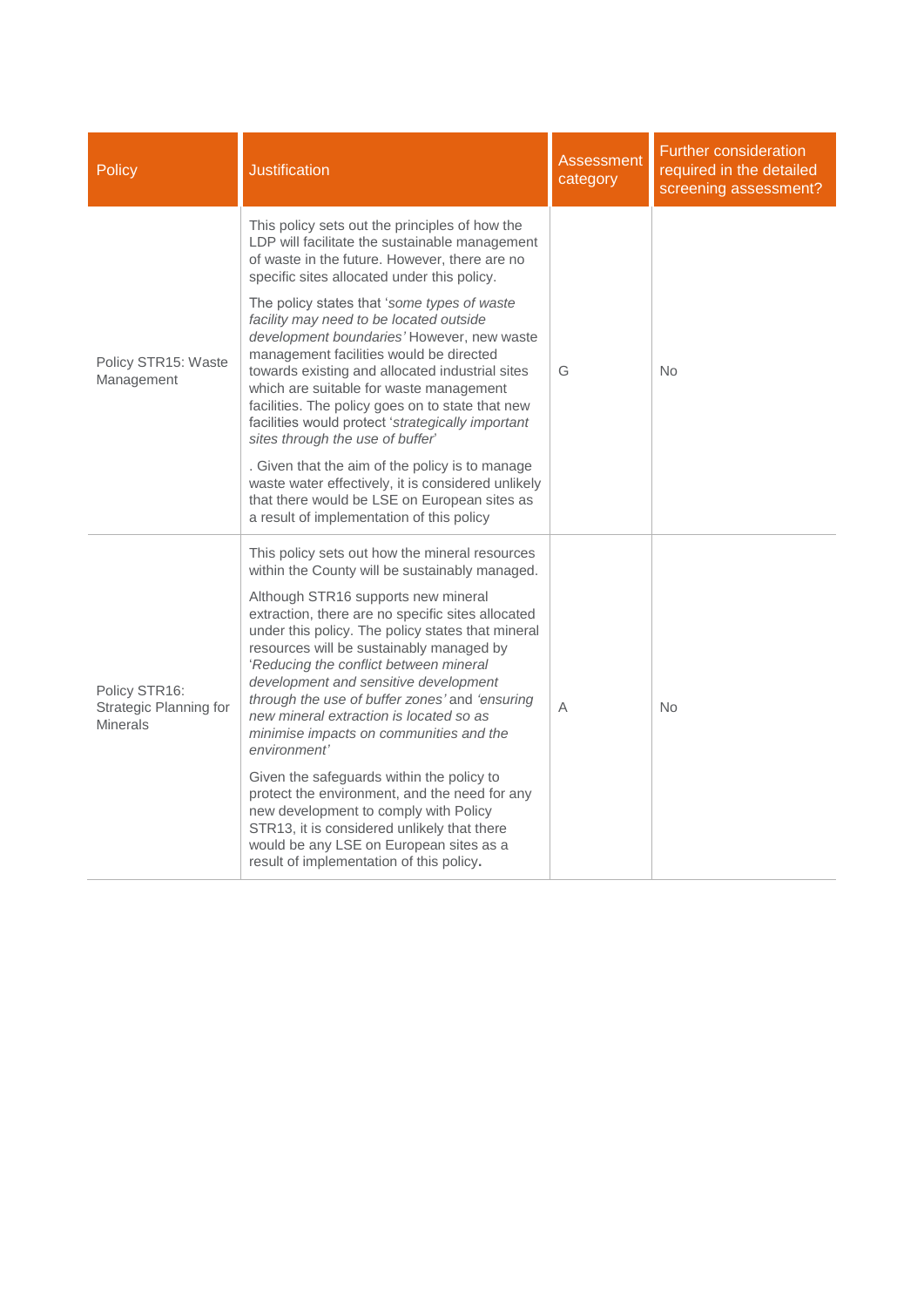# <span id="page-23-0"></span>**5.5 Preliminary Screening of Local Development Plan Strategic Sites**

- 5.5.1 Finally, a preliminary Screening exercise has been undertaken to determine if either of the two strategic allocation sites within the Local Plan can be screened out of the detailed assessment. The preliminary Screening is shown in [Table 7.](#page-23-3)
- <span id="page-23-3"></span>*Table 7: Preliminary Screening of the Local Plan Strategic Allocation Sites*

| <b>Site</b>                                                                                    | <b>Justification</b>                                                                           | <b>Further consideration</b><br>required in the detailed<br>screening assessment? |
|------------------------------------------------------------------------------------------------|------------------------------------------------------------------------------------------------|-----------------------------------------------------------------------------------|
| STR3A Northern Gateway Mixed Use<br>Development Site                                           | Given the size and location of these two                                                       | Yes                                                                               |
| STR3B Warren Hall Mixed Use<br>Development SiteSTR3B Warren Hall<br>Mixed Use Development Site | strategic sites, further consideration will<br>be required at the detailed screening<br>stage. | Yes                                                                               |

# <span id="page-23-1"></span>**6 Preliminary Screening Summary and Conclusion**

## <span id="page-23-2"></span>**6.1 European Sites**

- 6.1.1 [Table 7](#page-23-3)**[Error! Reference source not found.](#page-23-3)**, above, provides the preliminary Screening of the European sites. Twenty three European sites have been identified within, and up to 20km from the Flintshire County boundary. Of these, eight can be ruled out completely on the basis that there are no potential impact pathways which are likely to give rise to likely significant effects on these sites and/or because there will be no foreseeable adverse impact on European sites through implementation of the LDP:
	- Ribble & Alt Estuaries Ramsar Site
	- Ribble & Alt Estuaries SPA
	- Midland Meres & Mosses Phase 1 SAC
	- Oak Mere SAC
	- Sefton coast SAC
	- Coedwigoedd Dyffryn Elwy / Elwy Valley Woods SAC
	- Johnstown Newt Sites SAC
	- Llwyn SAC
- 6.1.2 For the remaining 15 European sites, likely significant effects cannot be ruled out at this preliminary screening stage. Therefore, the sites that will be taken through into the detailed screening assessment comprise the following:
	- The Dee Estuary Ramsar site (England and Wales)
	- The Dee Estuary SPA (England and Wales)
	- Dee Estuary / Aber Dyfrdwy SAC
	- Liverpool Bay / Bae Lerpwl (England and Wales) SPA
	- Deeside and Buckley Newt sites SAC
	- Alyn Valley Woods / Coedwigoedd Dyffryn Alun SAC
	- Halkyn Mountain / Mynydd Helygain SAC
	- River Dee and Bala Lake / Afon Dyfrdwy a Llyn Tegid (England and Wales) SAC
	- Mersey Estuary Ramsar site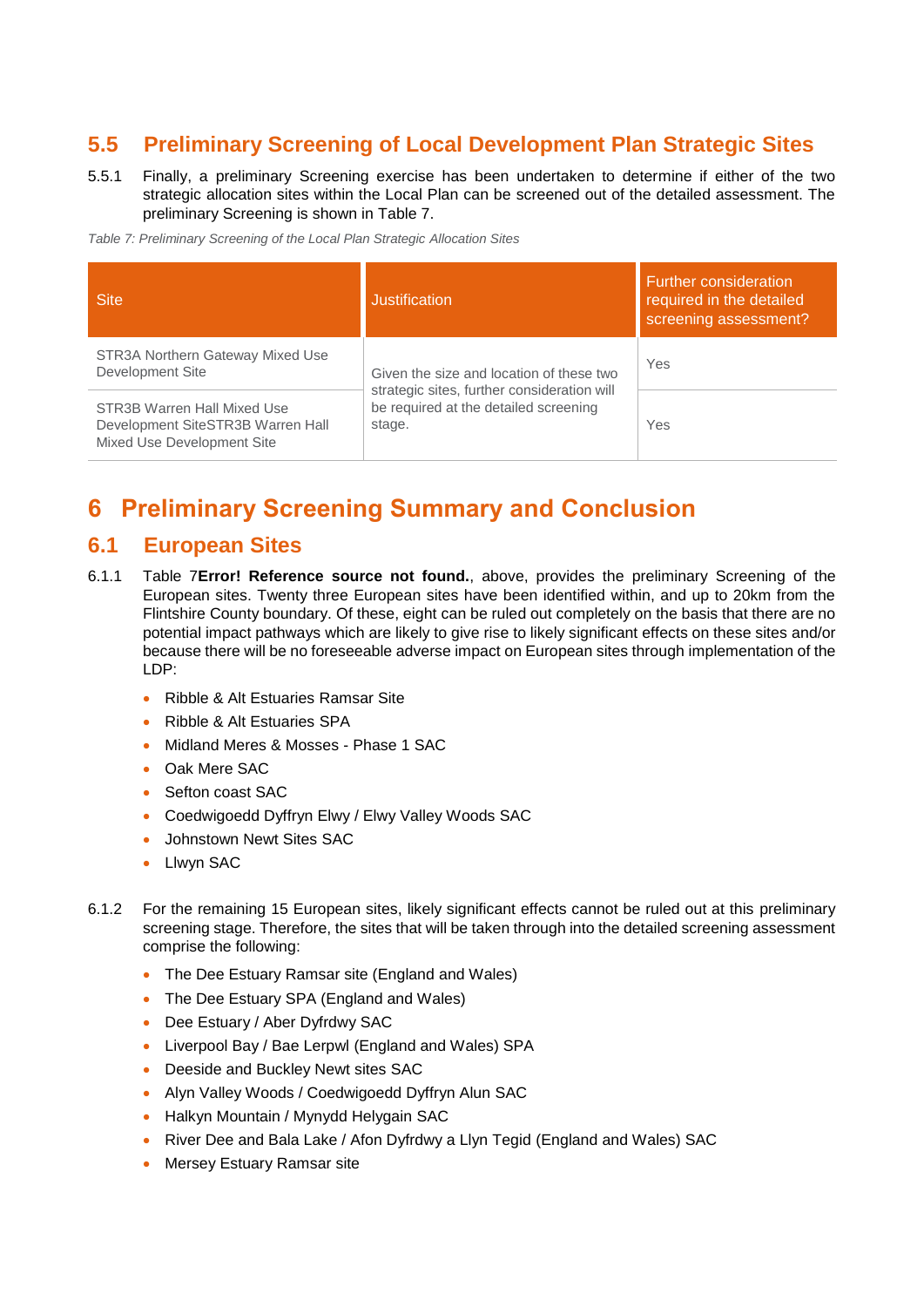- Mersey Estuary SPA
- Mersey Narrows & North Wirral Foreshore Ramsar site
- Mersey Narrows & North Wirral Foreshore SPA
- Midland Meres & Mosses Phase 2 SAC
- Berwyn a Mynyddoedd De Clwyd / Berwyn and South Clwyd Mountains SAC
- Berwyn SPA

# <span id="page-24-0"></span>**6.2 Preliminary Screening of Policies within the LDP**

- 6.2.1 In addition to Screening out eight of the European sites, it has been possible to screen out 11 of the policies from further assessment. This is on the basis that no identifiable impact pathway exists linking the policies with the European sites and/or because there will be no foreseeable adverse impact on European sites through policy implementation. These comprise the following:
	- Policy STR4: Principles of Sustainable Development and Design
	- Policy STR5: Transport and Accessibility
	- Policy STR6: Services, Facilities, and Infrastructure
	- Policy STR9: Retail Centres and Development
	- Policy STR10: Tourism, Culture, and Leisure
	- Policy STR11: Provision of Sustainable Housing Sites
	- Policy STR12: Provision for Gypsies and Travellers
	- Policy STR13: Natural and Built Environment, Green Networks and Infrastructure
	- Policy STR14: Climate Change and Environmental Protection
	- Policy STR15: Waste Management
	- Policy STR16: Strategic Planning for Minerals
- 6.2.2 For the remaining five polices, likely significant effects cannot be ruled out at this preliminary screening stage. Therefore, the policies that will be taken through into the detailed screening assessment comprise the following:
	- Policy STR1: Strategic Approach
	- Policy STR2: The Location of Development
	- Policy STR3: Strategic Sites
	- Policy STR7: Economic Development, Enterprise, and Employment
	- Policy STR8: Employment Land Availability

# <span id="page-24-1"></span>**6.3 Preliminary Screening of Strategic Sites within the LDP**

- 6.3.1 Both of the strategic allocation sites (STR3A: Northern Gateway Mixed Use Development Site and STR3B Warren Hall Mixed Use Development Site) have been granted outline planning consent and were subject to HRA during the planning application process which did not identify any potentially significant effects. However, given that work has not yet commenced and the time that has elapsed since the HRAs were undertaken, on a precautionary basis, at this preliminary screening stage of the deposit LDP, both sites have been screened in for further assessment at the detailed screening stage. It is likely that evidence available for both sites would enable them to be screened out from the need to any further Appropriate Assessment individually, however, there may be in combination effects with other allocations within the Local Plan that have not previously been considered. Therefore, both strategic allocation sites have been taken through to the detailed screening stage of the Deposit LDP which would include a full list of agreed policies and allocation sites.
- 6.3.2 The detailed screening will take into account the planning status of the allocations within the LDP, review the findings of any previous ecological assessments of the allocations that can provide more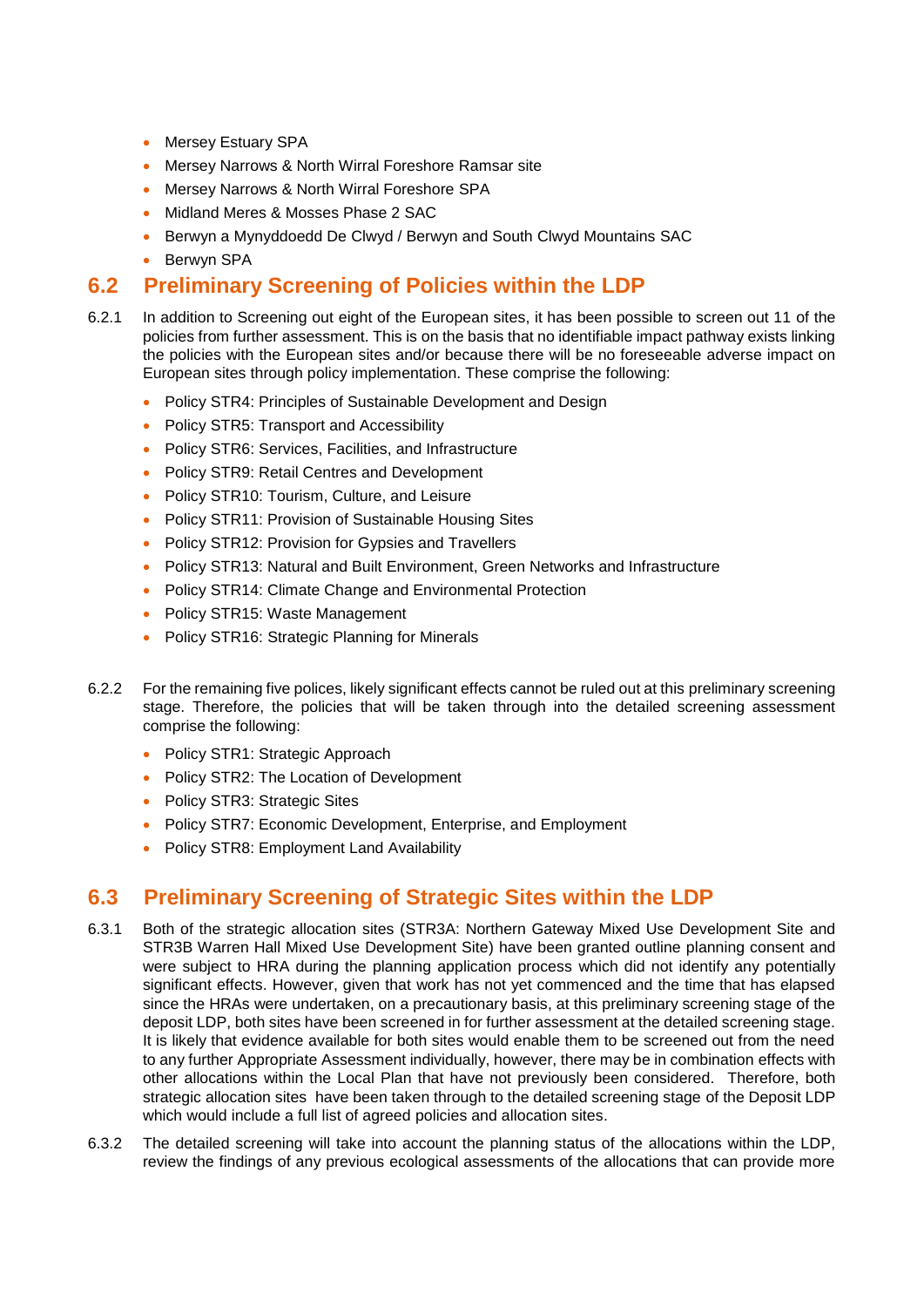detail regarding the potential for effects upon European sites, and any other information regarding the proposals that enable a conclusion to be drawn as to whether likely significant effects upon European sites can be ruled out. If there is sufficient evidence to conclude no likely significant effect (which is likely to be the case for the two strategic allocation sites), then these allocation sites will be screened out at the detailed screening stage. In the event that the information available for any of the allocations is not sufficient to rule out the possibility of likely significant effects, further Appropriate Assessment would be required to assess the extent of the potential impacts and whether an effect upon the integrity of a European site could occur. In combination effects between allocations within the Local Plan as well as those in combination with other Plans or Projects will also be assessed during the detailed screening stage.

# <span id="page-25-0"></span>**6.4 Conclusion**

6.4.1 The preliminary screening exercise has been able to rule out eight European sites and 11 polices from further detailed screening. Potential for likely significant effect on the remaining 15 European sites, in relation to five polices and two strategic allocation sites, cannot be ruled out at this stage and will require further detailed screening.

# <span id="page-25-1"></span>**7 Next Steps**

- 7.1.1 Following completion of the preliminary screening exercise (detailed within this report), further detailed screening will be required. This will be carried out on the next iteration of the LDP (the Deposit LDP).
- 7.1.2 The detailed screening will consider if implementation of the screened in polices/sites within the Deposit LDP could have a likely significant effect on the European sites screened into the detailed screening assessment.
- 7.1.3 The detailed screening will be used to determine whether further Appropriate Assessment is required of any of the screened in polices/sites within the Deposit LDP.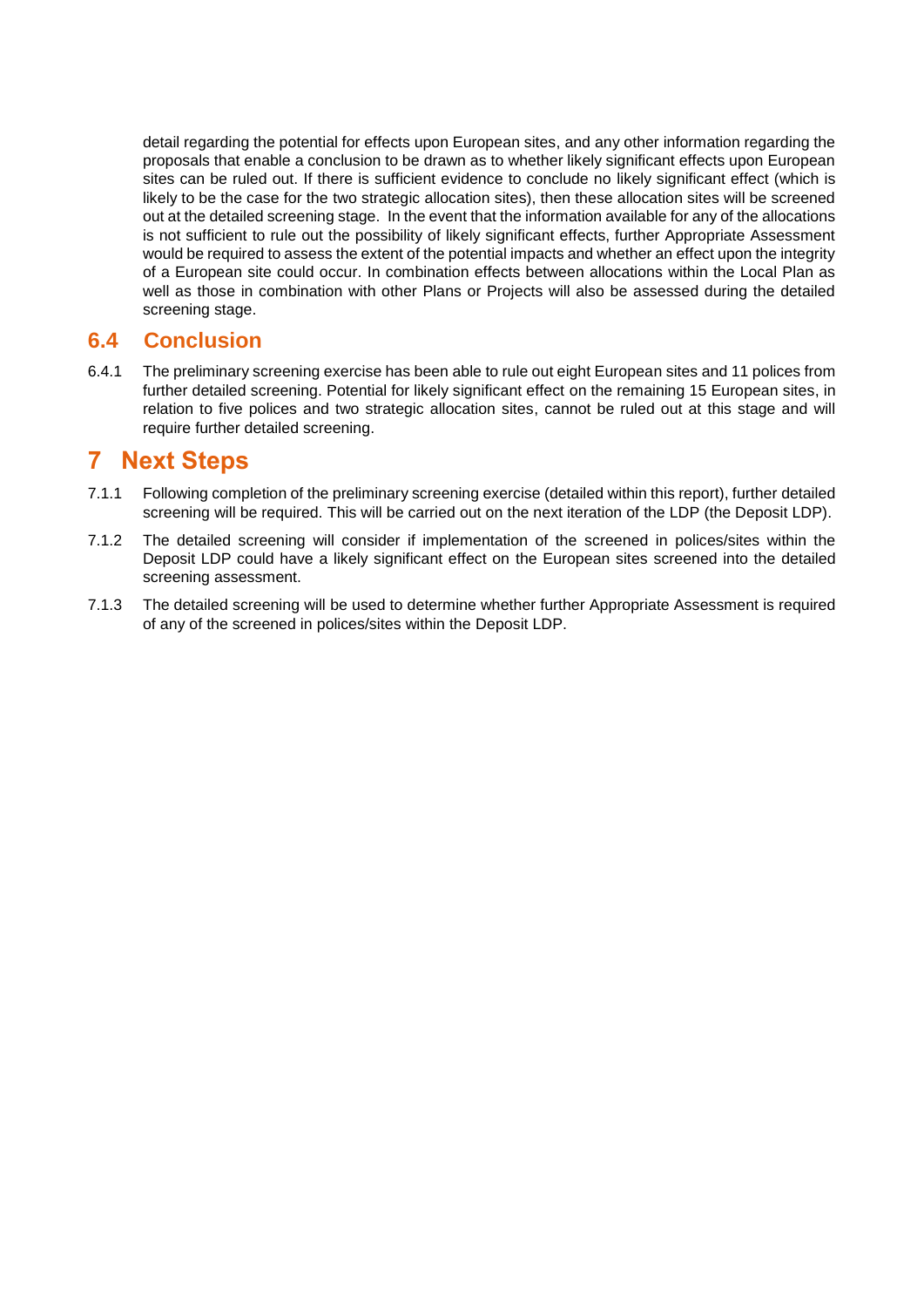<span id="page-26-0"></span>

# **Figure 1: Location of European Designated Sites**